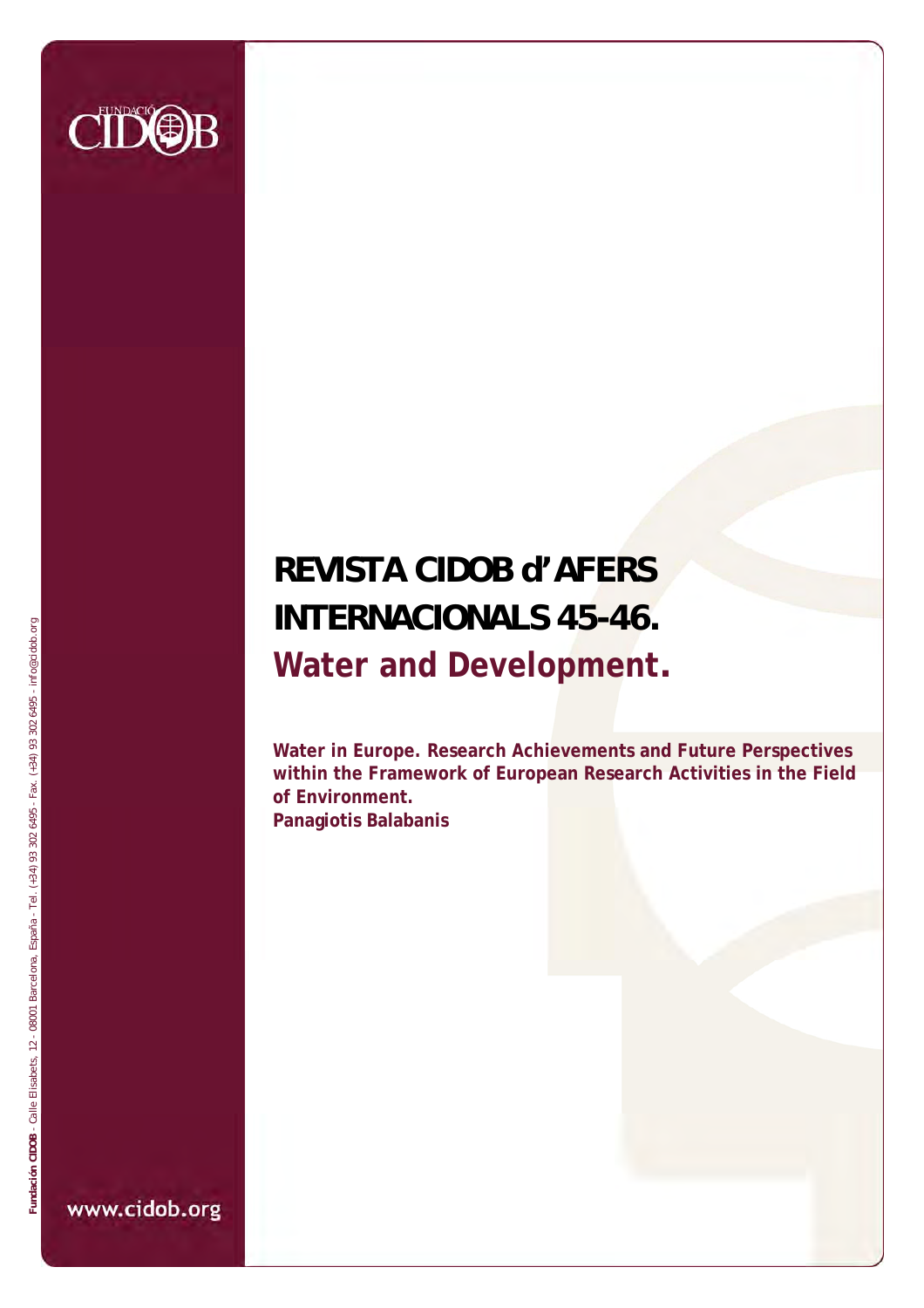# Water in Europe

### Research Achievements and Future Perspectives within the Framework of European Research Activities in the Field of Environment

\*Panagiotis Balabanis

Water represents a vital strategic resource for human society. Not only is it used to produce drinking water, food, energy, industrial products, it is used for transportation and amenity and plays an essential part in the sustainable development and protection of the environment.

Nowadays, in particular in view of the increasing population and the associated expansion of urbanisation and economic activities, it is more and more widely recognised that the scarcity, mismanagement and pollution of water pose a serious and growing problem. A problem for the quality of life and human health, a problem for the preservation of the environment and, ultimately, a problem for the economic development of various regions of the world.

European water resources, both in terms of availability and water demand, are extremely diverse and variable in space and time. Recent results for research projects supported by the European Union in the framework of the various European Commission's RTD activities, indicate significant impacts of climate change on both water availability and demands. In particular, the results show major regional impacts on precipitation variability and increase frequency of floods and droughts. Changes in land use due to the expansion of various economic activities (urbanisation, afforestation, farming, etc) exacerbate the problem of water shortages and affect the quality of both surface and groundwater resources. The

\*European Commission. Directorate General for Science, Research and Technological Development. Brussels, Belgium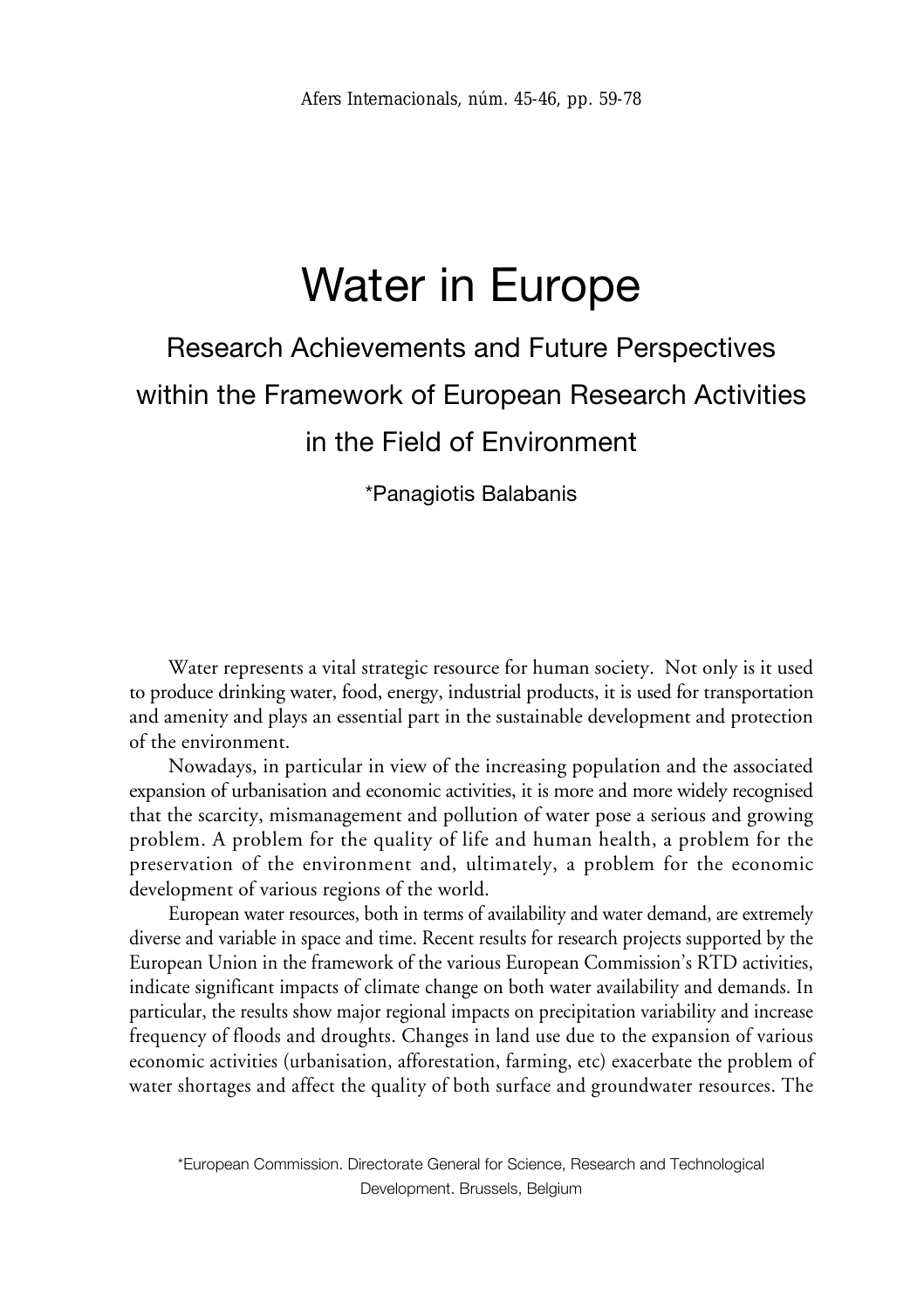situation is expected to worsen due to population growth and the associated increase of urban water infrastructure, which critically affect both water demand and consumption.

The management of water resources in the coastal zone of the Mediterranean basin is particularly problematic. Over the past 30 years the amount of irrigation from ground water has increased in the Southern European countries. This is due, on the one hand, to the strong disequilibrium between water supply and water demand and, on the other, the lack of an integrated approach of water resources management which takes into consideration the use of alternative water resources, the socio-economic development of those countries and an appropriate water prices policy. As a result, water resources are being heavily overexploited, thus leading to a drying of wetland habitats and terrestrial ecosystems, saline intrusion, and the degradation of ground water quality.

Water pollution also constitutes a major environmental problem across Europe, which calls into question the long-term reliability of many sources of drinking water. Pesticide pollution constitutes a threat to Europe's groundwater pollution. Disposal sites for industrial and municipal waste are potential sources of contamination. The pollution trends and impacts of other hazardous pollutants, such as heavy metals, organic micropollutants and pathogens, on water resources are largely unknown, and so are their impacts on health.

It is thuswise in the economic interest of all European countries to establish appropriate water policies and to support a multidisciplinary research effort to address these continuing and emerging water problems.

### EUROPEAN COMMUNITY WATER POLICIES

Water is an essential element of the European Union's environmental policy. Community water policy has evolved over more than twenty years, reflecting the changes of focus and the environmental challenges facing Member States, the Community, as well as the international system. Early European water legislation began with standards for the rivers and lakes used for drinking water abstraction in 1975, and culminated in 1980 in setting binding quality targets for our drinking water. This legislation also included quality objectives for fish waters, shellfish waters, bathing waters and groundwaters. Over this period, progress has been made in understanding the key issues that need to be addressed and, as a result, a fundamental rethinking of Community water policy took place in mid-1995. Thus, a new Water Framework Directive was proposed to be the operational tool by which Community members would set the objectives for water protection well into the next century.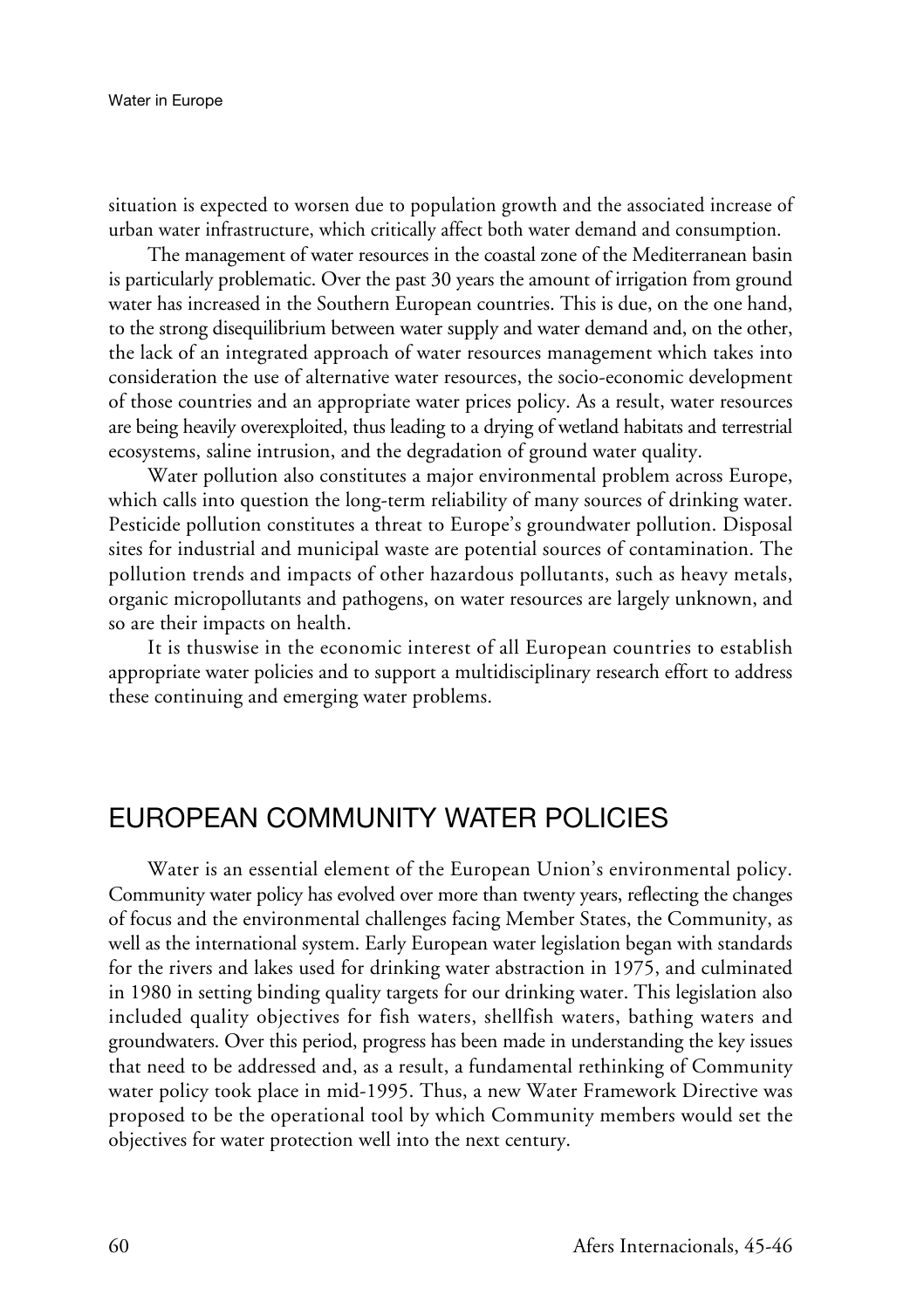Under the proposed directive, the focus of the current Community water policy goes beyond quality aspects, since it is becoming increasingly clear that questions of water quantity management are inseparable from questions of quality. It also recognises that water policy must take into account the interaction between surface waters and groundwaters within the entirety of the respective river basins. More particularly, with regards to the surface waters, the directive aims to protect the aquatic ecology, the drinking water resources and bathing water, providing mechanisms for renewing all the quality standards established for chemical substances at the European level. With regards to groundwater, the directive aims to limit over-abstraction; to prohibit direct discharges to groundwater; and sets a requirement to monitor groundwater bodies so as to detect changes in chemical composition and to reverse any anthropogenically induced upward pollution trend. Another important innovation of the directive is the introduction of the "full cost recovery" pricing. For instance, by 2001 Member States will be required to ensure that the price charged to water consumers for the abstraction and distribution of fresh water and the collection and treatment of waste water is integrated in the true costs. Finally, the directive emphasizes strengthening the role of citizens and the involvement of any interested parties on water policies by establishing a network for the exchange of information and experience among water professionals throughout the Community.

Water is also considered in many other European policies, in particular the Common Agricultural Policy (CAP) and the Regional and Cohesion Policy. In the context of agricultural modernisation in Europe, the CAP is giving increased attention to the role of agriculture in preserving the environment. Agricultural activities have significant effects on water quality and quantity. Pollution from agricultural sources, such as nitrates, phosphorous, pesticides, and runoff of silage effluent and slurry affects both surface water and groundwater. Pesticide residues in the different water bodies may often affect biodiversity, too, especially in the case of aquatic ecosystems and terrestrial ecosystems linked to water. This is also a potential threat for water quality, which leads to increased costs for drinking water distribution. Agricultural activities also have significant effects on the quantity of water available, especially where irrigation is required. In fact, excessive abstraction can lower the water table and increase the land degradation and salinisation by intrusion of seawater, which destroy wetlands and other natural habitats. Moreover, agriculture and other land use practices may contribute to the occurrence of floods. Therefore, the CAP supports measures to develop agricultural production methods that are compatible with the requirements of the protection of environmental protection and natural resources, as well as those of the sustainabilty of the countryside and the landscape.

Spatial planning is becoming an increasingly essential factor to the construction of Europe and the strengthening of its economic and social cohesion. In the framework of the European spatial development policy, the need is recognized to assure a prudent management and development of natural resources, in particular the sound management of water resources.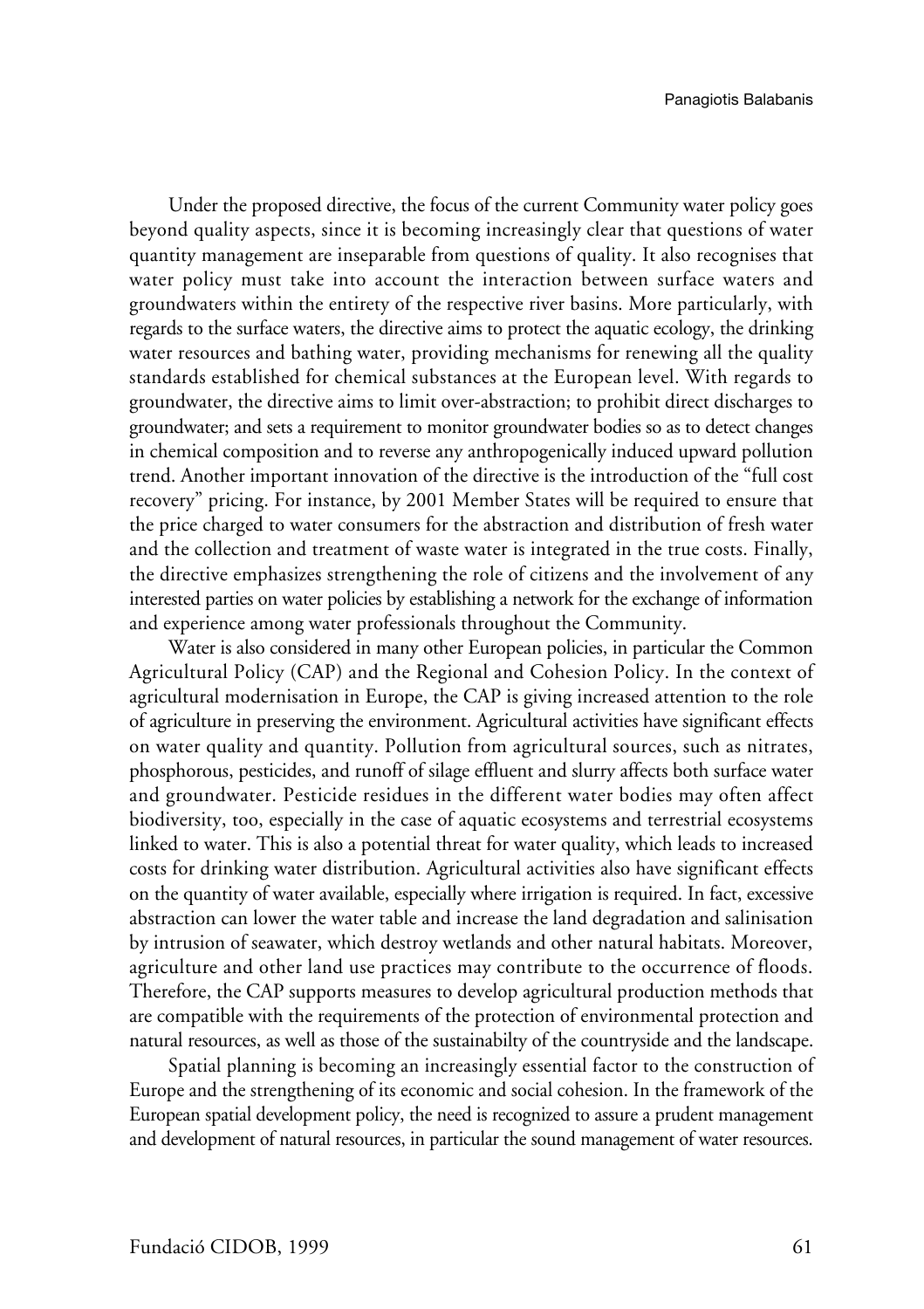This calls for the development of integrated strategies for the management of water resources and flood risk in transnational catchment areas of major rivers; an improved balance between water supply and demand in areas prone to drought; the concerted management of major aquifers, especially coastal and transnational ones; and, the preservation and rehabilitation of major wetlands endangered by over-exploitation or water diversion.

The implementation of these policies and the regulations in the field of water resources management need to be based on sound scientific and technological knowledge. It is therefore important to develop multidisciplinary research efforts towards an integrated water management system. Such efforts should also provide for interaction between research and other water policies of the Community to guarantee consistency and compatibility of objectives.

## WATER RESEARCH IN THE FRAMEWORK OF EUROPEAN ENVIRONMENTAL RESEARCH PROGRAMMES

The European Union's research and technological policy is implemented through multiannual framework programmes, which define the objectives, the priority lines and the necessary financial means. Environmental research constitutes an important element of past and on-going EU framework programmes.

Past and ongoing EC R&D environmental activities cover a broad range of water related activities in order to provide the scientific basis on which appropriate policies for integrated water resources development and management can be constructed. These activities include studies on water resource assessment and impacts of climate change on water regimes; hydrological and hydrogeological risks; surface and groundwater hydrology; protection of water resources from diffuse pollution; water quality and aquatic ecosystems; and, environmental technologies. Also supported are socio-economic research projects on the development of improved policy and regulatory instruments, work to improve institutional arrangements and efforts leading to the development of tools and frameworks for integrated environmental assessments and integrated resource management.

These research projects have provided the opportunity to strengthen research on water within a broad European context. Major results with important policy implications have been obtained, while continuing and emerging water related problems have been identified. These are briefly highlighted below: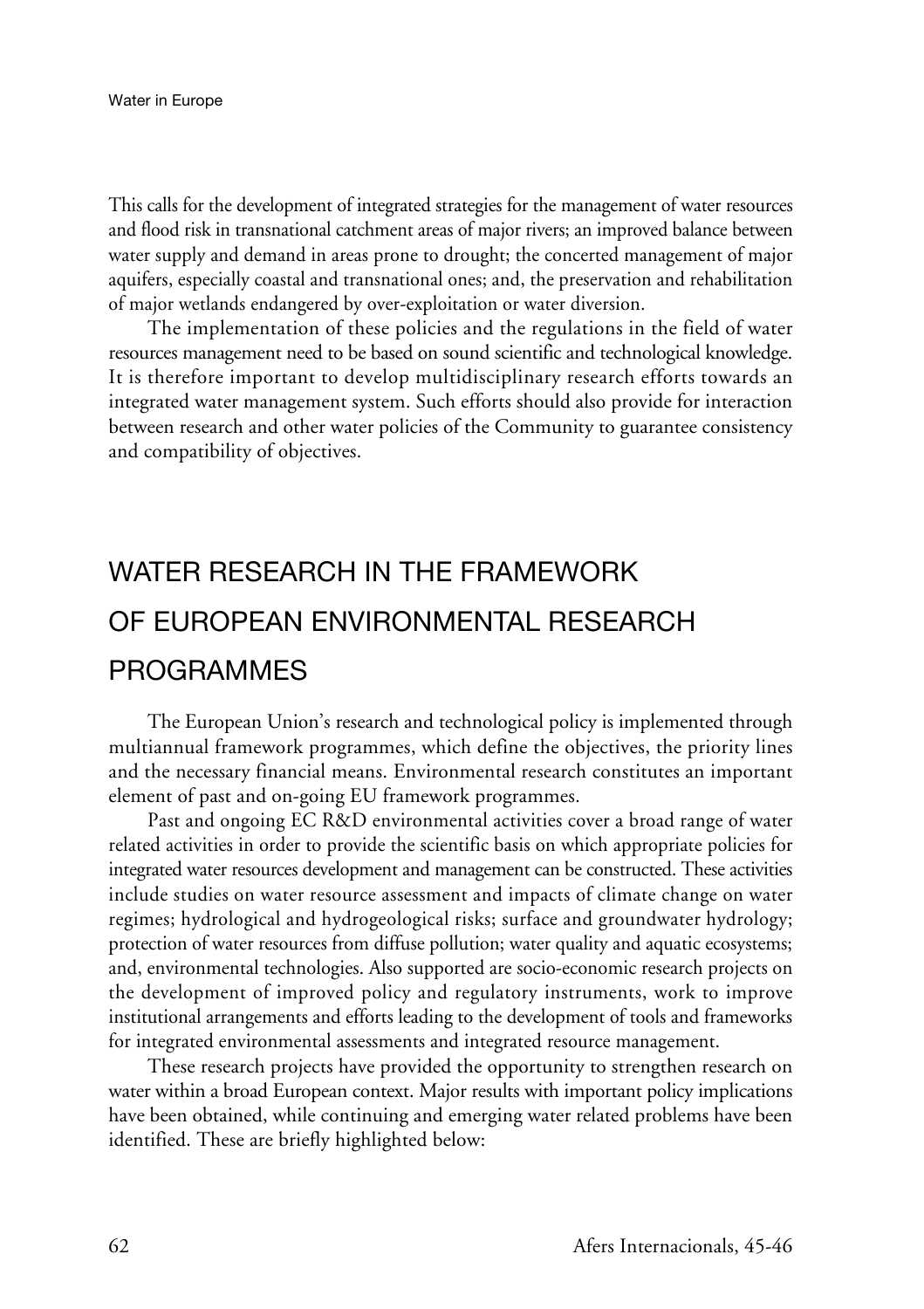### **Hydrological regimes and water resources in Europe**

Ongoing EU funded projects are examining the implications of climate change for hydrological regimes and water resources in Europe. They are identifying potential impacts on water resource availability, flow regimes, and drought on European and catchments scales, with a view to providing a scientific background for the development of EU policies.

Results from hydrological models using downscaled scenarios have been used to assess impacts on water resources in various river basins in Europe. Although annual rainfall amounts are found to change little, considerable intra-annual variability has been detected, generally showing increased winter rainfall, and longer summer dryspells with decreased summer discharges.

Although there exist limitations of the predictive capabilities of numerical climate models, their recent results, taking into account newly developed climate change scenarios, suggest that the hydrological regime of the Rhine will shift from a combined rain-snow fed regime to a rain-fed regime. The results indicate that high discharges will increase in peak flows in the winter period and that low flows will become more pronounced and frequent during the summer and autumn seasons. The most dramatic changes in the discharge regime can be expected in the alpine region, which is considered to be the "Water Tower" of Central Europe. New results from Northern Mediterranean show that there is major underestimation of maximum water discharges in rivers and the real amount of expected precipitation, which is based on traditional forecasting techniques. These results could also affect the investigations on the flood regimes in relevant geographical regions.

The implementation of climate change scenarios belonging to different time horizons enables experts to better estimate the vulnerability of river-based dependent activities such as inland navigation, drinking water supply, irrigation and tourism.

#### **Management of coastal aquifers in Europe**

Aquifers in coastal Europe are under severe pressure due to human settlement, industry and tourism. Climate change and a likely sea level rise resulting from global warming also threaten them. In fact, groundwater circulation in Europe has been significantly affected during the past 100,000 years by the direct and indirect effects of Late Pleistocene glaciation. Therefore, to improve the management of groundwater resources in coastal areas, it is important to investigate the following: the origins of palaeowaters; their present distribution; their importance both as archives of former climatic and environmental conditions; and, their potential as sources of good quality drinking water, which is unaffected by the industrial era. Integrated geochemical and isotopic investigations and geochemical and hydrological modelling were carried out in 15 aquifers in 9 European countries. Research tried to understand to what extent groundwaters retained the signature of recharge during the late quaternary; to what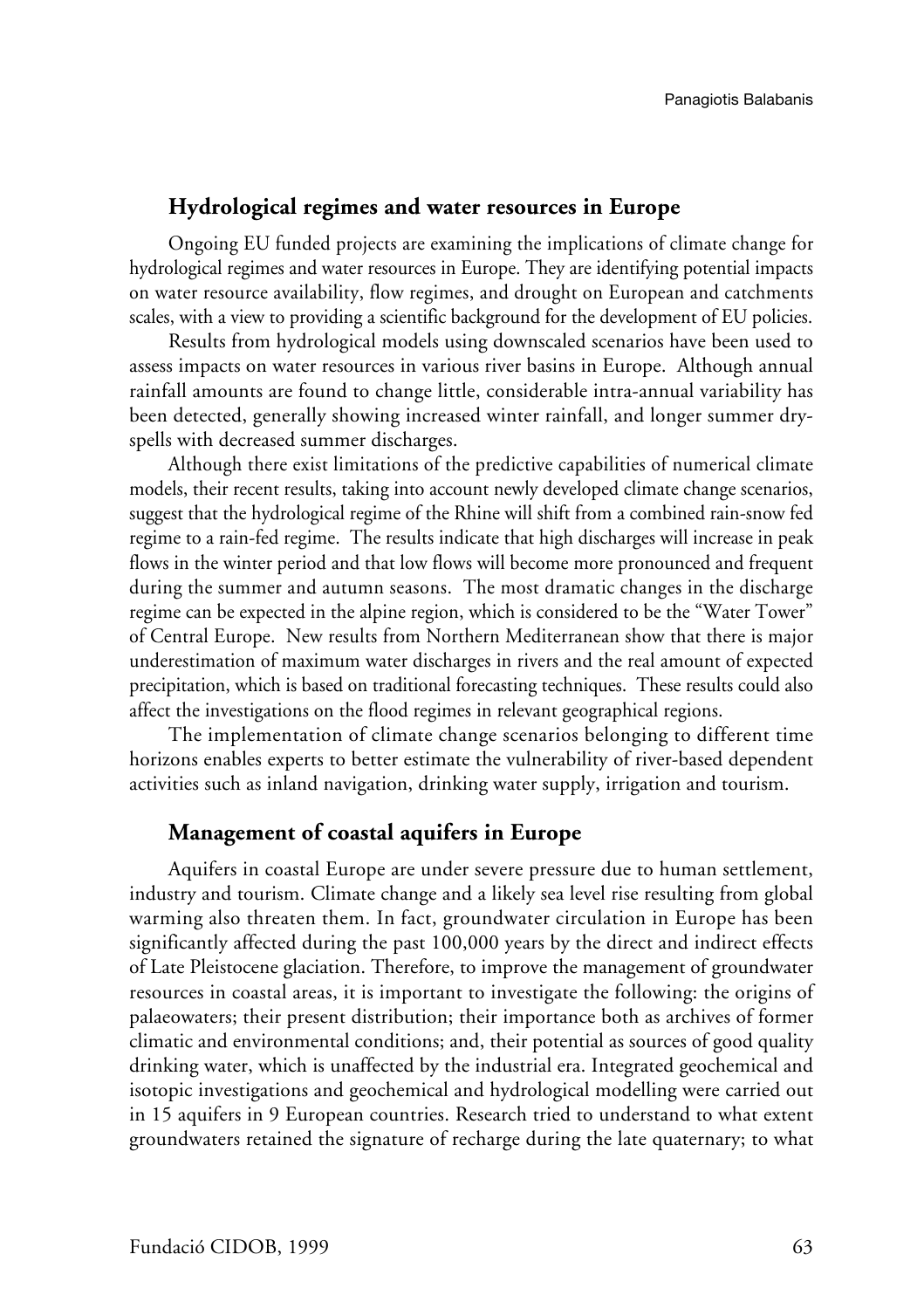extent the high quality palaewaters were being impacted by pollution; how much freshwater renewal of coastal aquifers occurred during the period of lower sea levels; and, whether we could use our understanding of past events to increase freshwater storage in coastal aquifers. One of the main results of this research showed that, although continuous recharge may be recognised in southern Europe, distinct recharge gaps are found in northern areas that correspond to the permafrost cover. Clear evidence was also found across Europe indicating cooler climatic conditions during the last glaciation. There is, therefore, a marked contrast between northern and southern Europe in the total mineralisation of palaeowaters, that reflects the different rainfall and recharge conditions. As these palaeowaters represent an important high quality resource, they require special protection and use. Correct management is often needed because of seasonal demands: priority should thus be given for potable use and not for agricultural or idustrial purposes which do not require waters of such high quality.

Parallel modelling work on the climatic variations impact on aquifers in Southern Europe catchments has shown that a doubling of CO2 will essentially result in large increases in potential evapotranspiration leading to a depletion of groundwater aquifers.

### **Hydrological risks**

The risk associated with floods has increased in Europe over the recent decades. EC supported research projects studied floods both as consequence of human activity as well as a result of environmental change. Major advances were made in meteorological and hydrological forecasting modelling, including the understanding of associated uncertainties, in radar hydrology, and in flood risk assessment and mitigation.

In the field of radar hydrology, the limitations of microwave frequency have been investigated and a detailed understanding of data resolution issues in both space and time evaluated. The benefits of the availability of quantitative weather radar in realtime are clearly evident and significant progress has been made in modelling hydrological systems in real-time. Intercomparisons between various methods of real-time rainfallrunoff flood-forecasting in a variety of river catchments have been performed to identify the sensitivity of various simulations. Results show that lumped and semi-distributed approaches offer potential, but that fully distributed models are still too complex to be satisfactorily calibrated in a real-time environment. However, it is quite clear that quantitative weather radar data can be used to great effect in real-time flood forecasting situations. Various approaches to couple meteorological and hydrological modelling were performed. A new technique using real-time data from operational mesoscale models operated by national meteorological services has been developed. This approach promises much in terms of data interpretation and is likely to prove a key feature in developing a flood forecasting system.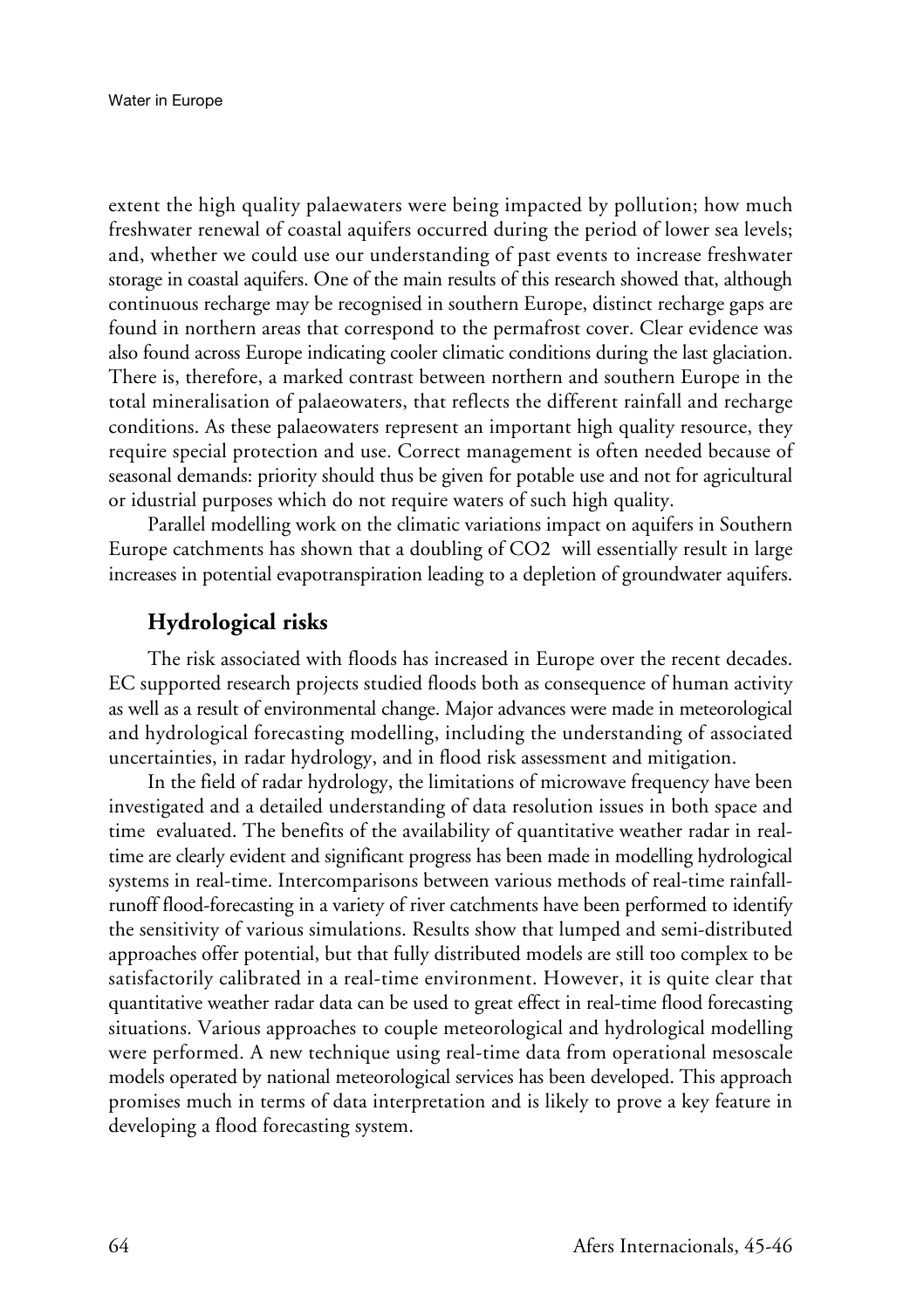In addition, specific concerted action was taken to examine river basin modelling in the context of flood mitigation, and to establish state-of-the-art techniques and identify further research needs. In this context, the need has been highlighted for a catchment view of flood defence activities that take into consideration the physical, ecological and socio-economic processes and their interactions. Better communication is needed between professional communities so that full benefits can be derived from individual scientific advances. More particularly, there is a need for multidisciplinary working approach not only between meteorologists and hydrologists to improve flood forecasting, but also between engineers, planners and ecologists for the design of better flood defences. Essential here, too, is the involvement of the public, as well as politicians and professionals, in working out the sustainable development and management of river basins to improve flood mitigation. Finally, there is a need to broaden economic evaluations to include "intangible" costs and benefits to assess the non-engineering aspects of flood defence activities within a common methodology for the assessment of flood damages.

A major impediment to further understanding flood occurrences and flood impacts and, hence, the basis for flood management, is the lack of data on rainfall — its flows and their effects. Efforts should be made to instigate greater measurement and monitoring and to systematically compile historical data on these events. These need to be public authority functions since academic institutions can rarely sustain such activity over the number of years for which such work requires.

Much more work is needed to study the physical impact of floods and the spatial variability and patterns of flood impacts. More research is needed on the actual nature and frequency of linkage between upstream and downstream areas, between slopes and channels, and into the dynamics and propagation of the runoff and sediment producing zones. Research on modelling flow generation and flood routing should be advanced, but much more research is also needed on modelling sediment dynamics and the sources, transport, deposition and storage of sediment within channel systems that cover a range of magnitude of events.

In continuation, the other areas that call for more investigation are these: research on the impacts of landuse change and of channel management on the characteristics and effects of flooding; detailed work on the physical, social and economic impacts of alternative strategies of channel management, which should examine both the short and long-term consequences and the implications for sustainability of channel management policies; research on the range and continuum of behaviour from perennial to ephemeral streams; and, work directed towards the implications of change from sub-humid to semi-arid climates. The particular problems posed by the juxtaposition of mountain areas to drier lowlands in the Mediterranean should also be considered.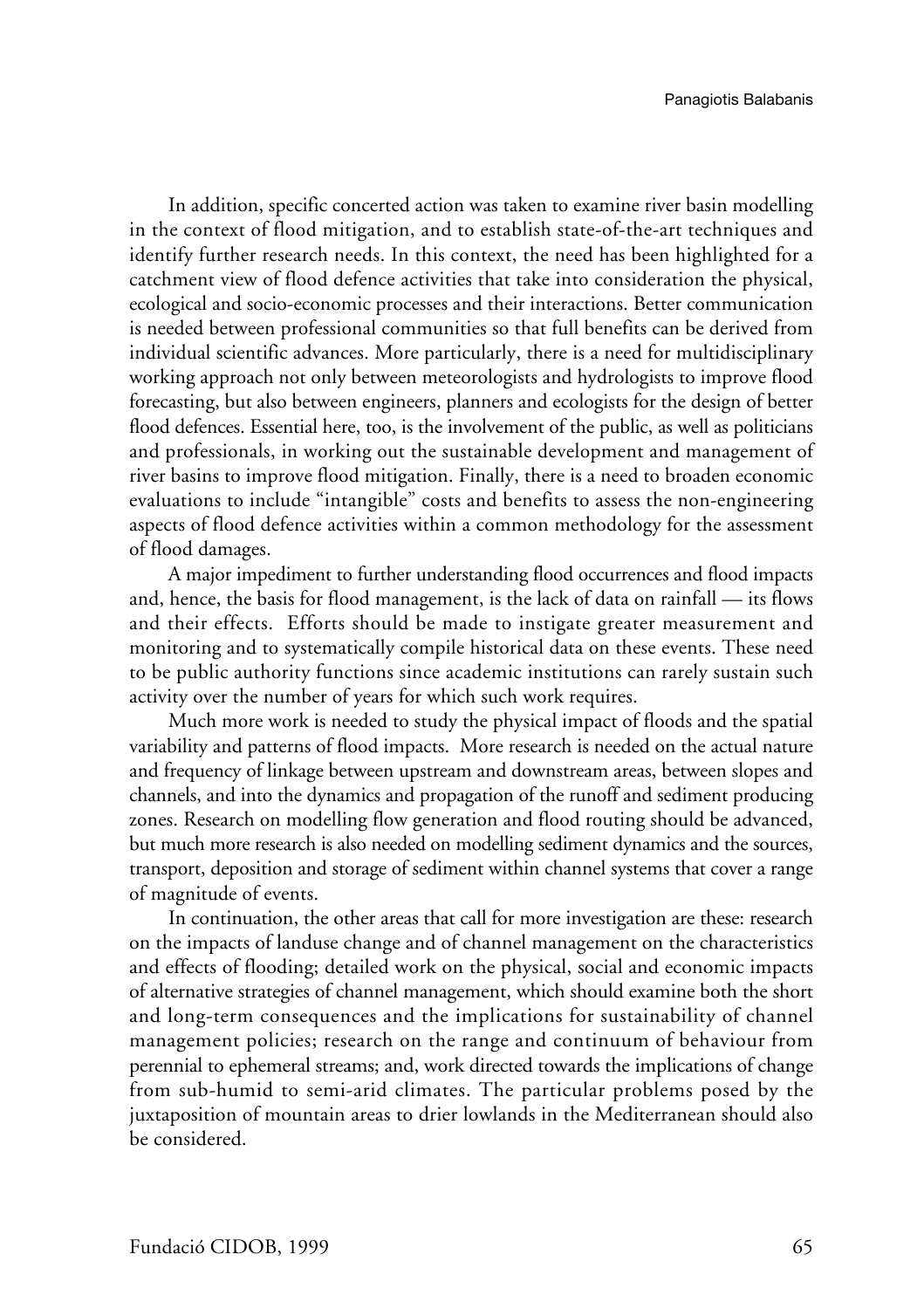#### **Aquatic and wetland ecosystems**

The well-functioning of aquatic and wetland ecosystems is increasingly endangered in Europe and world-wide by global or regional environmental changes due to discharges or depositions of excess nutrients and /or harmful substances, and due to reclamation of wetlands for agriculture, forestry, urbanisation, industrialisation, engineering of water flows, etc. This has resulted in increasing conflicts over the use of natural waters and is threatening the integrity of valuable ecosystems. Within the framework of the EC supported projects, major advances have been made in understanding the fundamental processes and biogeochemical cycles which sustain the structure and functioning of those ecosystems.

In these projects, emphasis was given to field and laboratory studies to develop an operational methodology for the analysis and prediction of wetland functioning, considering a broad spectrum of climatic, hydrological and ecological situations and various anthropogenic stresses. Modelling of spatial patterns and the dynamic process were carried out using the results of hydrological, ecological and bogeochemical process studies. Hydrological investigations clearly demonstrated the importance of understanding the effects of human activity on the hydrological regimes of wetlands, in particular the construction of ditches for agricultural improvements, river regulation, and excessive groundwater abstraction. The biogeochemical studies highlighted a number of factors, such as fluctuating water tables, productive vegetation types to take up nutrients, and land management practices that permanently remove biomass that could be used to predict the performance of nutrient and export functions. Studies have shown that variations in soil type and specific landscape features such as zones of groundwater seepage or ditches can be used to predict areas where nitrogen removal by denitrification may be optimal when nitrate is supplied via surface or sub-surface waters. Studies of ecological process have been used to establish predictors for ecosystem maintenance and food web support, both important ecological functions performed by wetlands. On the basis of field studies and modelling activities a system for evaluating wetland functioning was developed. By integrating valuation techniques into the functional analysis procedure a methodology was established that enabled researchers to describe a direct comparison in economic terms between wetlands used for conservation and the returns from alternative activities. Such a system provides an important management tool, since management decisions can then be founded upon a process-based assessment of functioning.

#### **Waste water treatment and reuse**

Within the EC funded projects priority is also being placed on the integrated abatement of industrial emissions. Developed were integrated approaches to water recycling and emission abatement (e.g. textile, pulp and paper industry), membrane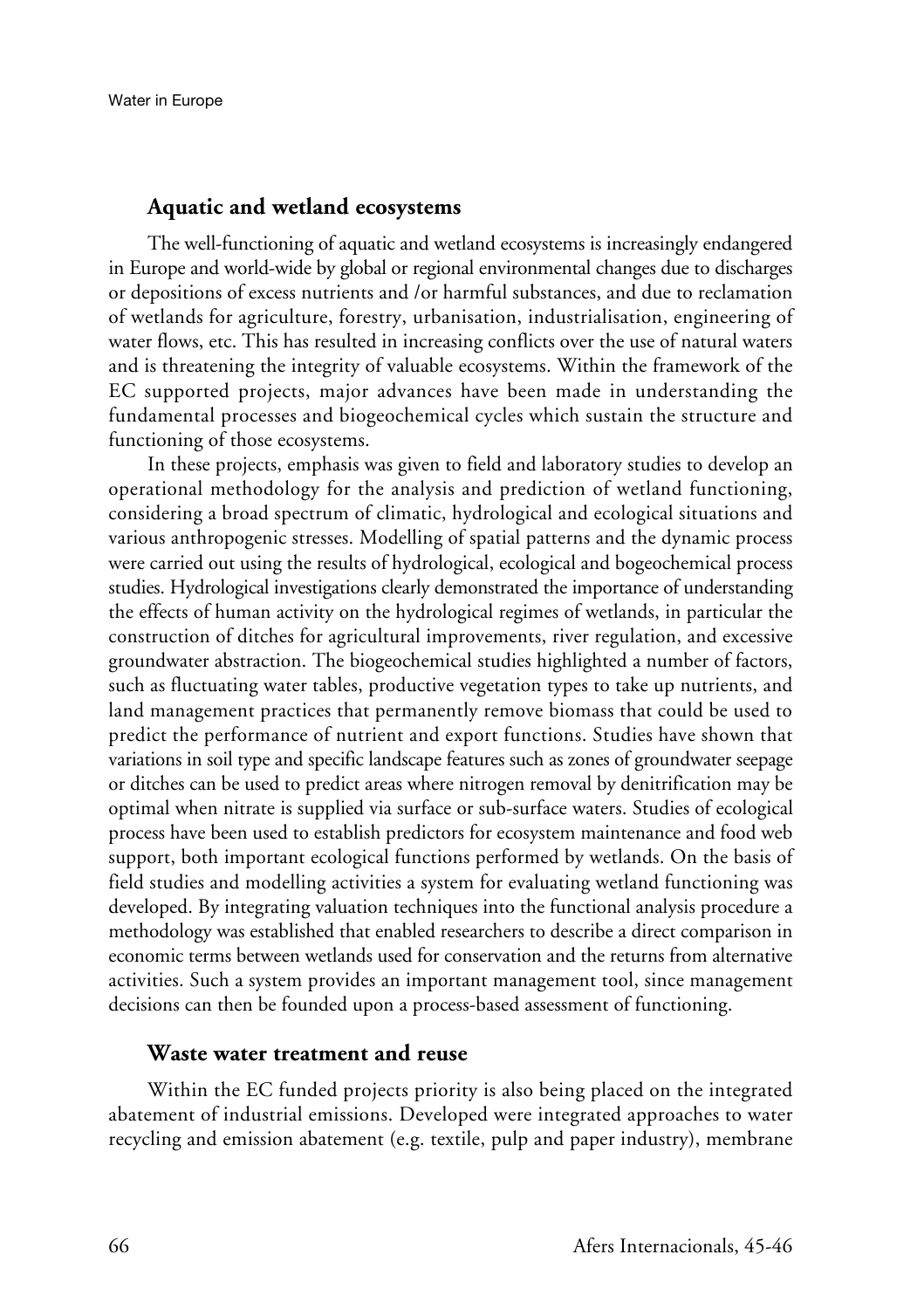separation technologies and electrochemical rectors for waste water treatment, and the coupling of biological and physicochemical treatments of industrial wastewater. The aim is to bring the technologies as close as possible to the process of abating industrial emissions, or even to integrate them into the process. In the field of wastewater monitoring, significant progress was made toward developing advanced measuring techniques with new improved analytical tools, state-of-the-art hyphenated techniques, and biosensors. Significant progress has also been achieved in the measurement of polycyclic aromatic hydrocarbons, nitroaromatics, phenolic compounds, detergents etc. and in the measurement of new parameters such as toxicity, genotoxicity, and endocrine-disrupting effects using biosensing techniques.

Water reuse becomes an important element in water planning, particularly in water deficient regions where it may have an important economic impact on the region's sustainable development. Although plans have been developed and applied in several EU countries, the environmental and water management implications of water reuse in integrated water management schemes have not been studied. Recent projects supported in the framework of EC RTD environmental programmes are evaluating the potential of water reuse as an alternative resource. Emphasis is given in field studies and modelling activities aiming to develop socio-technical-economic methodologies for water reclamation schemes that ensure public health and environmental protection. Public acceptance and socio-economic impacts involved with water reuse are also being investigated, with a view of providing the basis for common principals and criteria for integrated management practices regarding water reuse.

### **Over-exploitation of groundwater resources**

The over-exploitation of groundwater resources due to the increasing water demand for agriculture, industry and public supply has emerged as a pan-European problem. For example, in the semi-arid Mediterranean regions of Europe, the absence of high rainfall and perennial rivers place have increased pressure on groundwater resources, resources which are commonly over-exploitated due to abstraction for irrigation. In Northern Europe, on the other hand, over-exploitation occurs principally because groundwater resources have historically provided a low-cost source of high quality water for public water supply. However, the historical growth in the exploitation of groundwater resources is, in many cases, unsustainable. And in a large number of catchments, this has already brought on severe economic, environmental and social consequences, which, in turn, have already given rise to severe economic, social and political pressures to resolve the conflicting demands for groundwater. Further environmental change and increased water demands will certainly exacerbate the problem.

European research projects have studied the interaction between the various natural and socio-economic process in representative catchments to provide methods and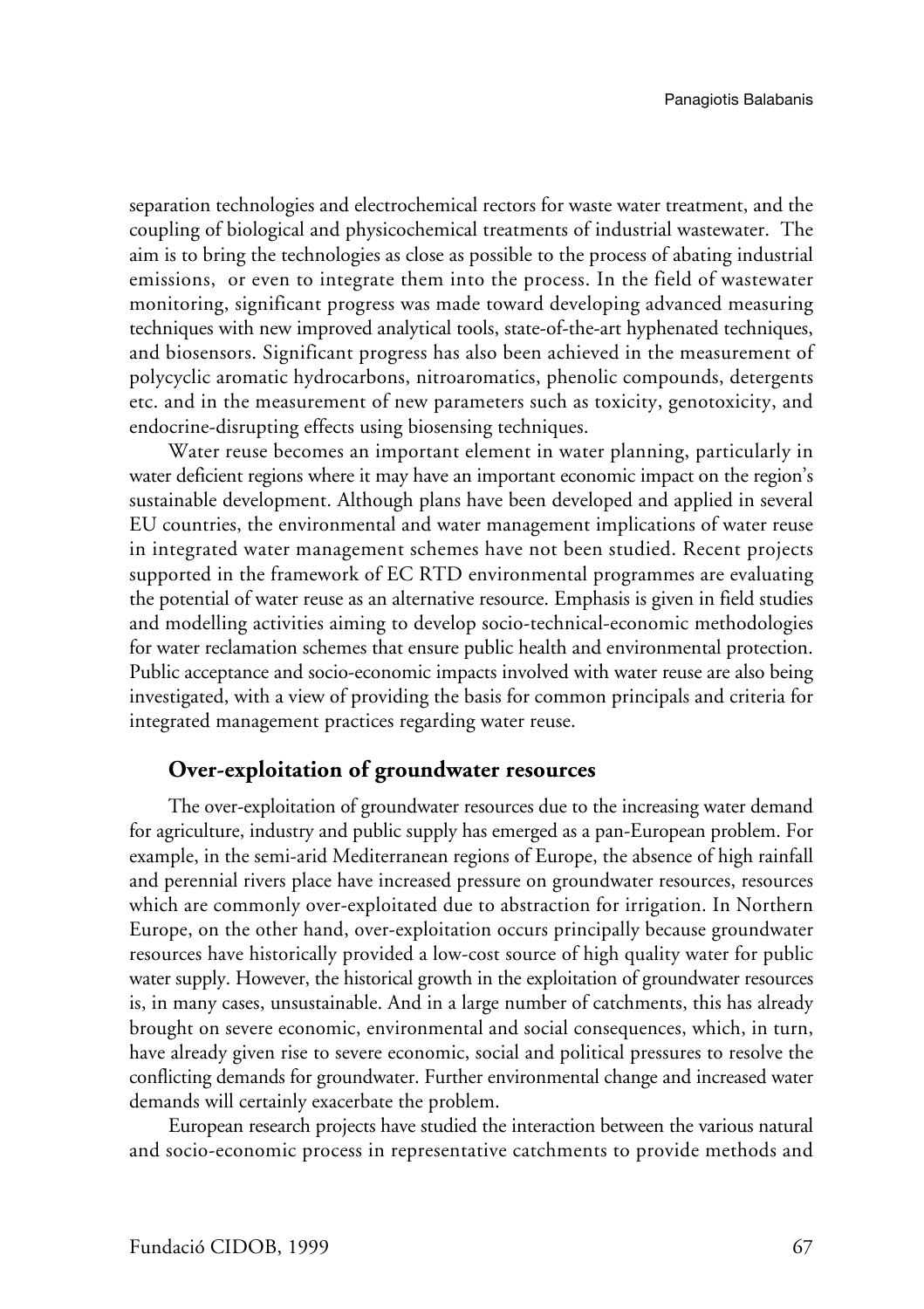indices for identifying over-exploitation, and to develop appropriate modelling approaches and guidelines for developing and assessing alternative water resource management plans. Various conceptual and physically based groundwater models have been calibrated and applied in various catchments to illustrate the likely results of selected management scenarios. The assessment of the historical development of the catchment's water resources highlighted the negative consequences of intensive use of water for agricultural development, which has been a critical factor affecting water use in many Mediterranean catchments. The intensive use of the water in the Upper Giadiana Basin in Central Spain, especially during long periods of low rainfall has led to a dramatic and dangerous decline in groundwater level, which has resulted in the disappearance of important wetlands and a decline in water quality. A dramatic drop in the groundwater level and the drying up of springs which used to sustain havens for flowers, insects, birds and small animals in the surrounding hills and wetlands have been also observed in the western Messara valley in Crete, Greece.

In the Argolid, in the Southern Peloponnese, recent water mismanagement is responsible for the spectre of rapid and total degradation in the very near future. The inclusion of the region in the European market has caused major changes in land use. As a result of the increase in irrigated-citrus cultivation, recent years have seen a very rapid fall of the underground water table to some 130 m. below surface. The consequent reduction of underground freshwater pressure has allowed seawater to penetrate the aquifers, while evapotranspiration of the irrigation water has led to an increased salinisation of the soil. Here, research effort is also devoted to developing a dynamical model that combines hydrology, present-day farmers' perceptions, and decision-making with respect to water management. As a model which can help policy implementation, it uses data from both the natural and the social aspects of the socio-natural interaction. These include the relationship between the size of landholding, the proportion of other activities, demographic and social variables, and individuals' perceptions of the problems regarding cultivation. The model enables experts to carry out, on the one hand, simulations employing different policies (water taxes, cheap water free market, subsidies on either oranges or olives), and on the other, the assessment of their impact on agriculture economic output, salt deposition, and on the ways most suitable for policy implementation.

This work highlighted the need for integrated management of hydrological, ecological and socio-economic issues at the river basin scale. Although better planning can offset the very high levels of uncertainty along several different time scales, such planning must integrate relationships pertaining to ecology, landscape, land degradation and urban development. Indeed, integrated water management concepts need to be better defined and their cost effectiveness as a tool more clearly demonstrated, especially in relation to the existing planning systems. Before such approaches can be adopted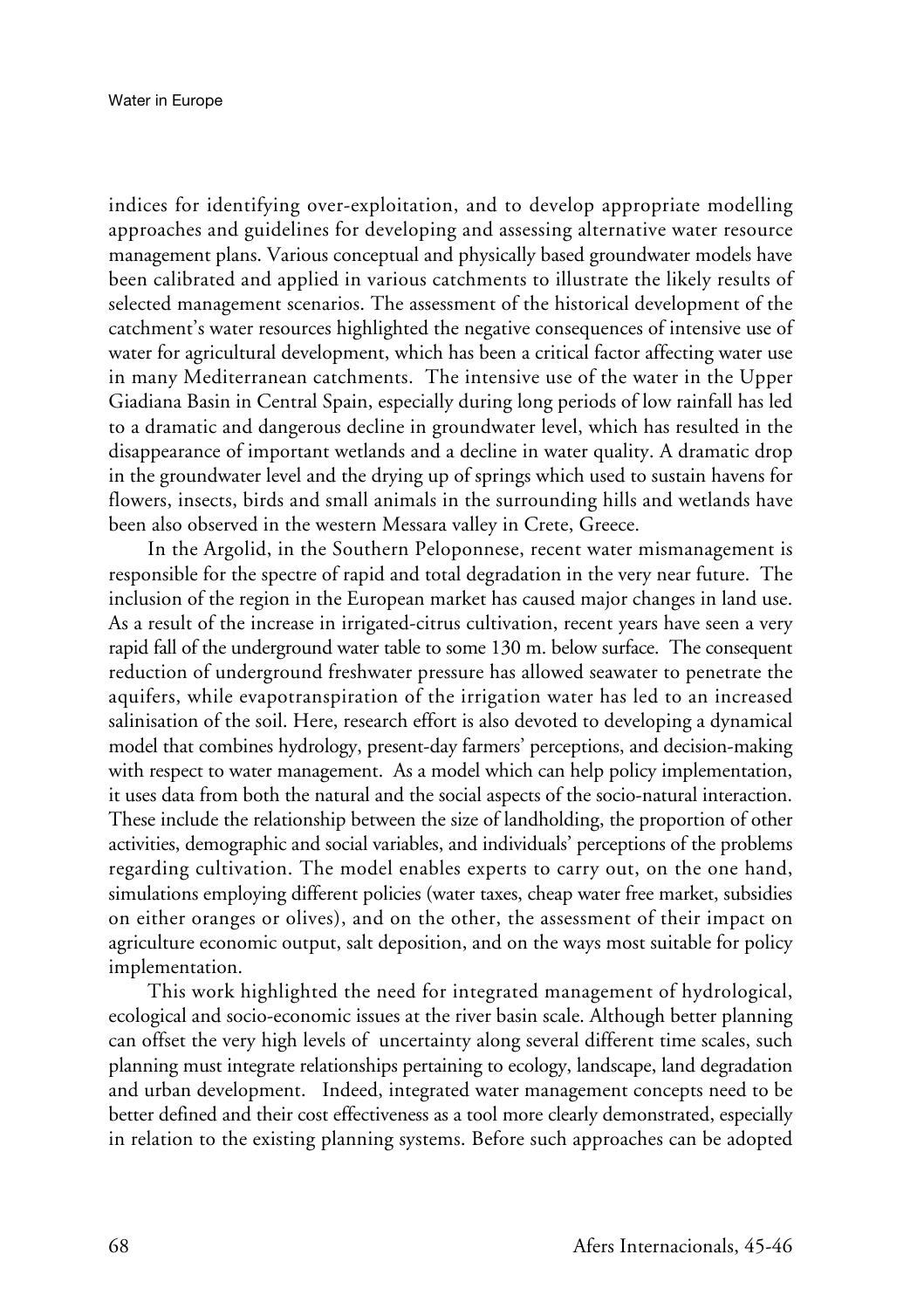though, there is a need for a much better understanding of social factors involved; for instance, the hierarchies of actors and power, the roles of incentives, and the farmers' response to authorities at different levels - regional, national and European.

Research is also being devoted to techniques aiming to increase the natural replenishment of groundwater, which could constitute alternative ways to mitigate the over-exploitation of ground water. Experimental investigations in laboratory and at various field sites across Europe are being carried out to provide a deeper insight into the physical and geochemical processes that occur during the artificial recharges of groundwater, including clogging, degradation of organic compounds, geochemical reactions and survival of pathogenic microorganisms. Numerical models of different complexity are being developed, which range from simple spreadsheet models over models for specific processes to integrated models comprising flow, transport, and inorganic and organic chemical reactions. The major geochemical processes have been simulated with acceptable accuracy, which suggests that a reactive model is a valuable tool for the design and operation of an artificial recharge facility. These results provide a basis for establishing guidelines for the design and operation of artificial recharge facilities to prevent pathogen problems.

### **Groundwater contamination by diffuse sources of pollution**

Pollution by diffuse sources, especially from agricultural activities, is one of the greatest water resource concerns in terms of water quality and drinking water production. As a result, several existing European policy measures are devoted to minimising agricultural pollution. Past and ongoing EC funded projects have investigated the validity of the application of various predictive models, in particular the effects of changes of the scale of resolution of input parameters and the development of upscaling approaches, which include Geographical Information Systems (GIS) techniques that use the large number of digital spatial data which already exist within the European Union.

The use of Spatial Decision Support Systems (SDSS) to assess the risk of contamination from diffuse sources of pollution can be limited by uncertainty. Environmental models and Geographic Information Systems (GIS), the main building blocks of these systems, carry with them uncertainties which, as they accumulate, will be propagated and reflected in outputs. Quantification of the cumulative uncertainty, due to model and data errors, is essential to enable decision-makers to make justified and reliable decisions when using SDSS. Within the framework of a European research project, two models, MIKE SHE/DAISY and SMART2, have been used to predict the risk of contamination of groundwater through nitrates and aluminium linked to agricultural activities and/or atmospheric deposition. Readily available data from standard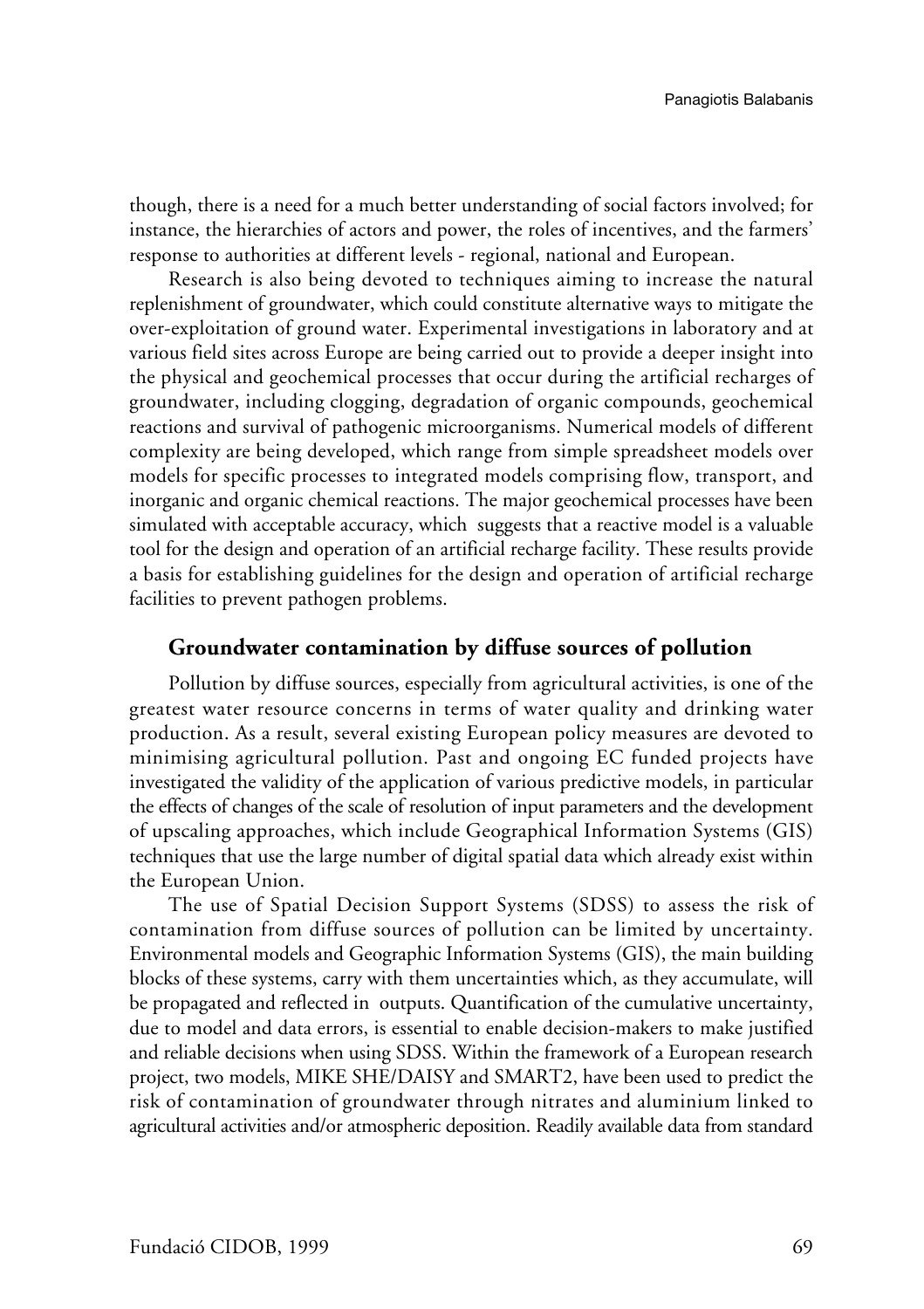European databases have been used as the basis for modelling. Models have since been adapted to a larger scale than usual due to both the need for providing large scale model outputs to assist policy making at the European scale, and the shift from experimental data to geo-referenced databases as model inputs. The statistical aggregation/upscaling procedure of MIKE SHE/DAISY appears to be generally valid. Remarkably good simulation results on water balance and nitrogen concentrations in groundwater were obtained. However, important limitations with regard to hydrograph shape have been highlighted due to the failure to account for scale in relation to stream aquifer interaction. Large uncertainties have been detected in flux concentrations where the root zone remains at grid level, whereas uncertainties in simulated concentrations at aquifer level on catchment scale were much smaller. With regard to the consequences of atmospheric deposition of acidifying substances on concentration of aluminium in groundwater, large prediction intervals were noted because of uncertainty in input data. However, despite this large uncertainty, the procedure was able to predict a notable decrease in aluminium concentratio when testing a reducing deposition scenario on a large scale over a long time period. Results also emerged showing that the width of the prediction interval is highly dependent on whether block median concentrations or block areal exceedances are considered.

Turning to the determination of the different sources of error, continuous soil parameters contribute more to uncertainty in aluminium concentration, whereas soil and vegetation maps are the main contributors to uncertainty in nitrate concentration caused by atmospheric deposition of acidifying substances.

From the groundwater management perspective, economic risk analyses have demonstrated that the uncertainties surrounding the outputs of hydrological models that run on a European scale may result in large prediction intervals in regards the economic value to society. Scenarios for contamination reduction tested in the framework of the project has resulted in prediction intervals that vary between 6 and 63 percent of the expected economical outcome of the scenarios. It should be stressed that the economic value assigned to the groundwater resource plays a major role in the uncertainty of the prediction intervals.

As regards the strategic implications of the project's technical and economic findings, emphasis has been placed on data quality and the availability of European geo-referenced databases; on the development of relevant geo-referenced databases related to soil characteristics; on the use of subjective probability as a source of data when expert knowledge is requested; and, finally, on the need to take cumulative uncertainty into account when performing risk analysis.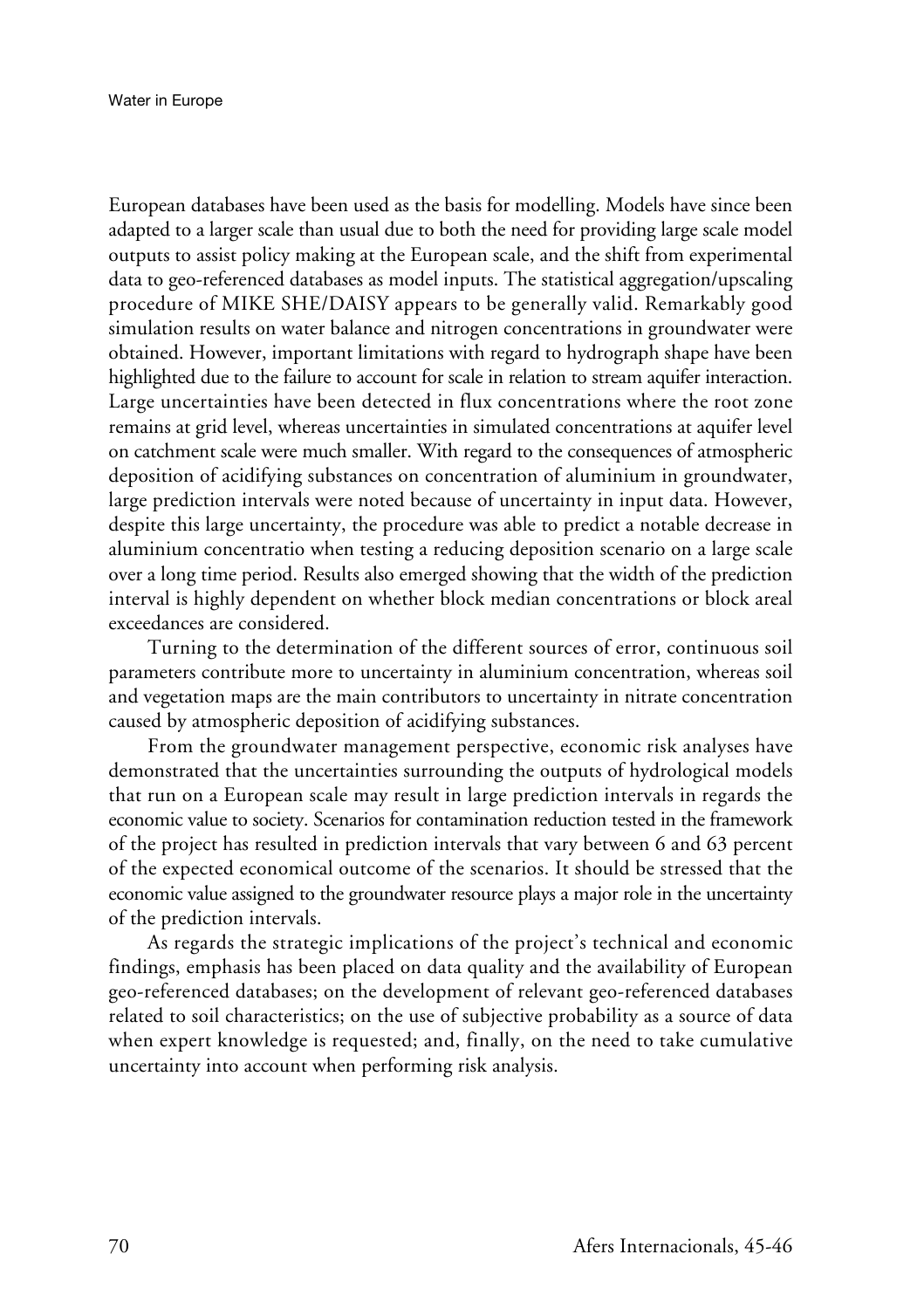### CURRENT RESEARCH LIMITATIONS IN THE FIELD OF WATER

While it is evident that Community research programmes have addressed a wide range of different water related research priorities and provided significant insights to many water problems, the following section highlights and discusses some of the limitations of current research efforts.

Although various efforts have been made in the EU Member States, and significant progress been achieved in developing elements for the integrated management of water resources, very limited progress has been made to reach the level of required integration. So far, the approaches taken are highly individualistic or fragmented. Major lines of fracture remain not only between large groups of disciplines, notably between natural, life and social sciences, but also between the research focused on explanation and understanding and the research aimed at their better application. Any major way forward will have to mediate between the many conflicting sectorial interests operating in virtually all of the European territory. To answer the many questions involved, in turn, requires the collaboration of a large number of disciplines on a basis of equality; consequently, important efforts are needed to develop a truly integrated, transdisciplinary framework for co-operation and collaboration.

Surface waters and groundwaters have traditionally been considered as isolated bodies. As such, most water management approaches have been directed either to the surface or ground water. However, from the perspective of climate change and expected future growth of water demands, the two water resources cannot be viewed as isolated bodies. What is needed is the development of scientific, methodological and managerial tools and approaches to support a better understanding of surface and groundwater interactions in an integrated way, i.e., in terms of quality and quantity; in terms of influences by other natural resources, in particular soil and land resources; in terms of economic development; and, in terms of short, medium and long-term planning.

Although the mechanisms of riverine processes have largely been identified, their quantification for given large-scale river systems of European importance still requires much effort. Coupled hydrochemical and ecological models at the scale of whole catchments need to be improved or developed and appropriately validated to accomplish the following: to quantify the non-point loads of nutrients and persistent organic and toxic pollutants from the terrestrial compartments of the catchment to the surface waters; to assess their impacts on the biota of aquatic ecosystems; and, to develop criteria, methodologies and approaches for the integrated management and restoration of impacted aquatic ecosystems.

Regarding riparian wetland ecosystems, many unresolved questions remain for analysis. For example, the effect of longitudinal connectivity and fragmentation on the retention capacity for water, excess of nutrients and pollutants, the dynamics of organisms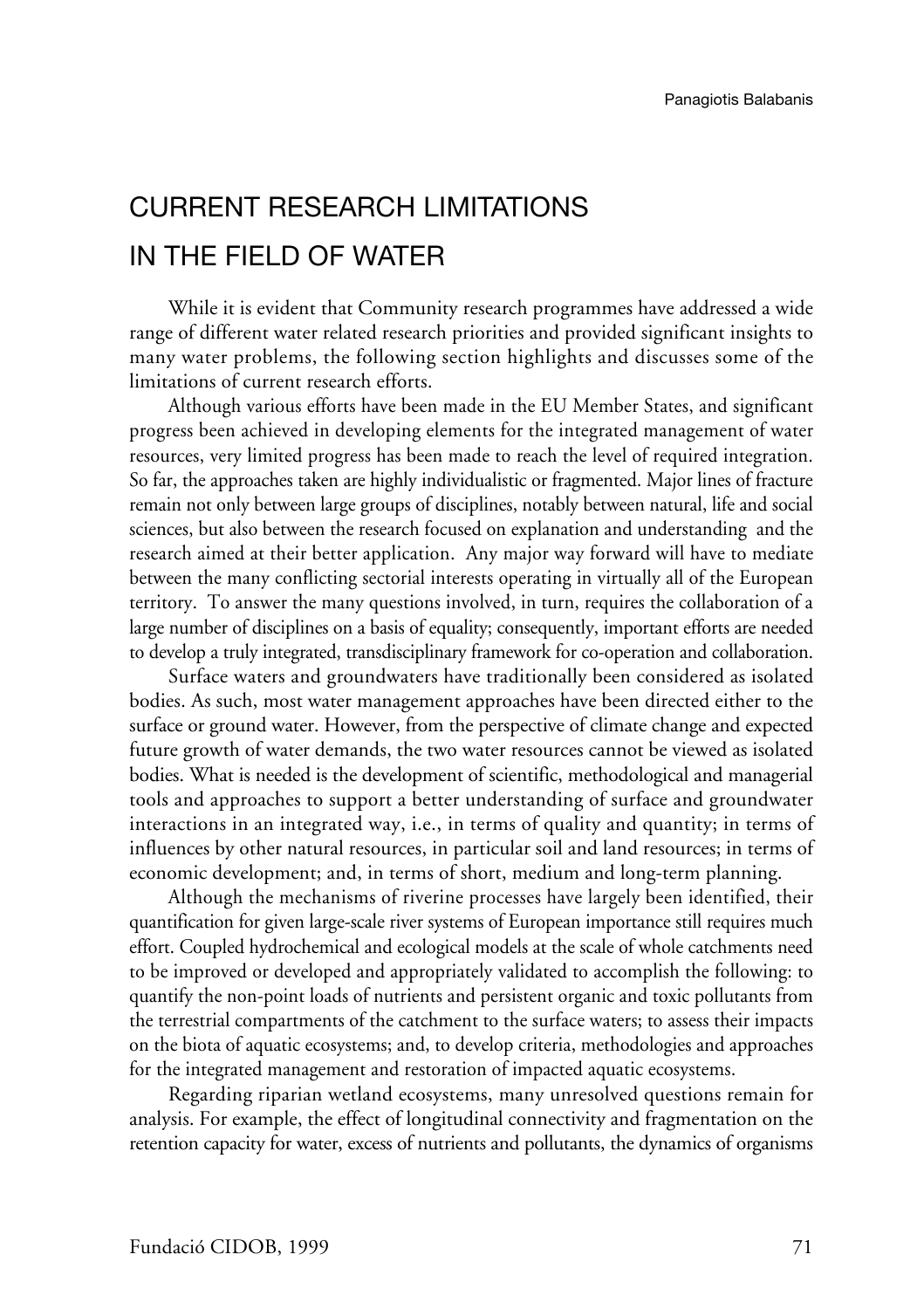and the effect of woody debris on food webs; the influence of sediment fluxes on the organisation of plant communities; the spatio-temporal scales; the effects of natural and anthropogenic disturbances on the regeneration and succession of riparian woodlands and the time lags and legacies from past events. A further question is to what extent can predictive models accurately simulate river sections where water storage predominates over water flow in riparian wetlands. Also of interest would be to better understand the factors that "trigger" resistance and resilience of various types of riparian wetlands in view of their sustainable use and their relationships to quantity and quality of the water resource. Finally, the integrated management of riparian wetlands is an issue whose treatment has to combine the ecology with their socio-economic utilisation.

Supply and demand for water have changed dramatically in recent years. Changes in water demands and needs, brought on by various economic activities and the failure of regulatory mechanisms to reduce the water demand, are threatening the availability, distribution, and quality of freshwater resources and, consequently, the quality of human life and the ecosystem. The changes due to demography, particularly in Southern Europe, are likely to prove more critical in determining the sensitivity of water management systems in the coming decades. Better demographic models are therefore required to meet this problem. High costs and limited opportunities for increasing water supplies with dams, reservoirs, and other infrastructure have curbed the traditional supply-side approach to water resource planning in recent years. However, current planning tools are not able to predict in an integrated way how these changes will affect the supply and demand for water at the river basin and sub-catchment scales. It is therefore essential to improve short, medium and long-term prediction of the evolution of water resources, and to assess trends and needs in freshwater demand and use. This, in turn, should help to establish regional forecasts regarding water availability, with the possibilty of predicting abnormal drought periods and the possible miscalculations of anticipated levels of water abstraction. In addition, such planning would also help to develop an understanding of the major cause/effect relationships in regard of water resource deterioration.

Barriers to the sustainable management and use of water are often non-technical, and arise from the social, economic and institutional context. For instance, institutional arrangements are poorly adapted to sustainable use/management goals; water operators, the general public and policy makers are poorly informed of one another priorities; depletion, degradation or pollution of water resources are very minimumly incorporated in accounting schemes and policy options. Socio-economic research must provide a better understanding of the complex system of interactions between the different parties (consumers, water operators, decision-makers, political leaders) and help in the framing of appropriate policy options and societal perceptions, as well as in the contribution to the design of policy instruments. Special consideration should be given to policy formulation and policy implementation, taking into account the interplay between the various local and regional conditions and the policies set at national, European and international levels.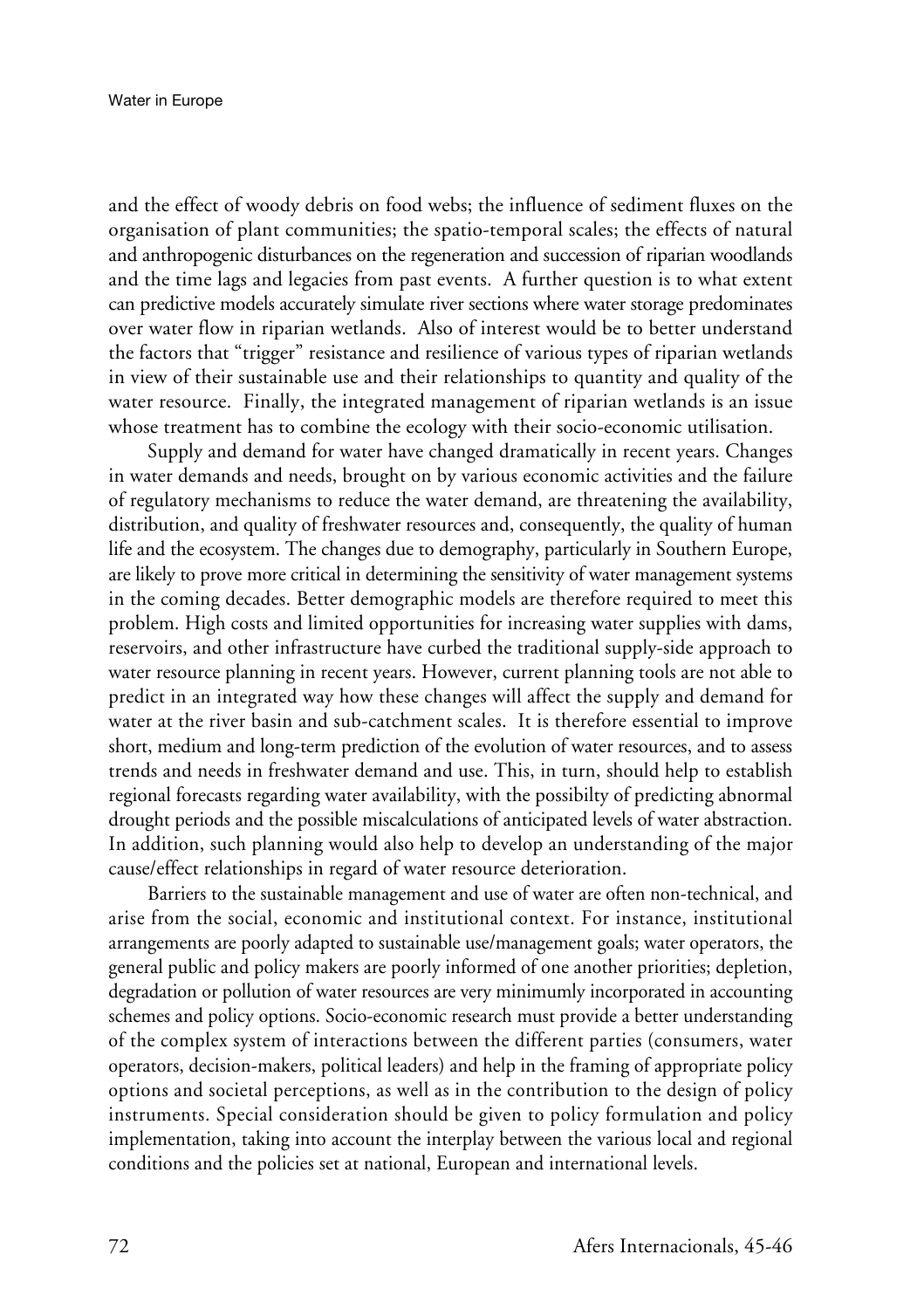A whole range of chemical and biological pollutants arises from anthropogenic activities and impairs the quality of inland surface waters and groundwaters. The shear number of chemical compounds released directly into the aquatic environment or found in the aquatic environment during their passage from the source to their final sink obstructs their complete analysis. In consideration of this, only key hazardous pollutants shall be selected by analyists to perform risk assessments of the aquatic environment, i.e. to identify, characterise and quantify their sources, pathways, and impacts to underpin the development of a scientifically sound legal, economic, technological and management response to water pollution of EUwide significance. In addition, strategies and techniques for the monitoring of pollutants in surface and groundwater bodies need to be developed and/or harmonised.

At present, major limitations for current research activities exist in regards the following: the behaviour of agrochemicals during their passage to groundwater and inland surface waters; the different impacts of diffuse pollution by nitrogen and phosphorus and agricultural pesticides at a regional scale; the poor accessibility of available research results and their incorporation into policies; and, the insufficient availability of science-based guidelines for sound agricultural practices (especially regarding irrigation techniques), bearing in mind that improved agricultural practices require a societal, sectorial and legal response at EU level. Apropos of the final point, environmental policies have been slower to confront non-point source pollution from agricultural land-use than industrial-point source problems, due to the complexity of the problem, and the lack of appropriate decision support tools. Yet, combating diffuse (non-point source) pollution from agricultural sources represents an eminent environmental problem which urgently needs to be addressed. Improving, validating and consolidating methodologies and techniques to minimise the impacts of nutrients, pesticides on surface and ground waters and to develop scientifically sound guidelines for agricultural practices are needed in order to improve the policy process and help to alleviate the overall pollution problem.

Integrated water management is not possible without reliable data upon which to base decisions. Most EC water legislation includes obligations to monitor the quantity and quality of both wastewater streams and the receiving ground and surface waters bodies. Until now, quality monitoring activities have essentially been directed towards recording the state and evolution of pollution by single substances, and have rarely taken predictive and management purposes into account. But, despite the existence of regional, national and international agencies in charge of monitoring the quality of the aquatic environment and data collection, this information has been, in the past, of rather poor quality (due to unharmonised approaches) and virtually inaccessible. As such, this has made it difficult to validate the management models. Therefore, it is necessary to improve the scientific basis of monitoring systems to advance the technological monitoring and surveillance devices and approaches for specific purposes (presented below), and to develop monitoring systems which are able to react on different time and space scales, including early warning systems with direct feedback to pollution sources.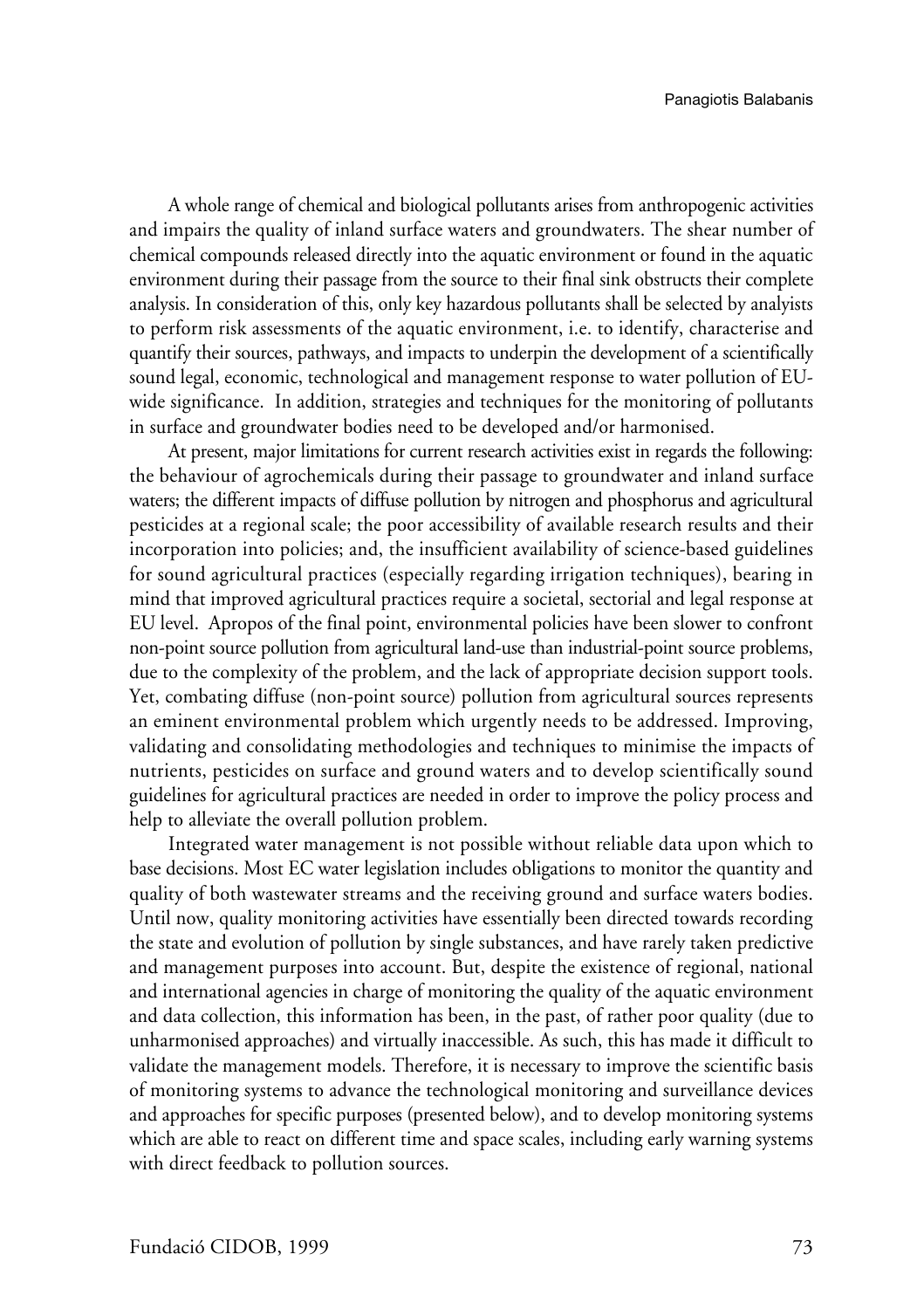Nowadays, regional water stress is a major issue in many parts of Europe, and it will become an even more acute issue in the future if current and future water demands are not balanced. Water demand has increased tremendously over the past few decades and there is an upward pressure for public supplies and increased irrigation. In Southern European countries, consumption of water supplies often exceeds the annual replenishment of water resources by rainfall and water transfer. Water shortages are also associated with increased pollution problems, groundwater over-exploitation, impacts on river flows and wetland ecology, and the increasing costs (of questionable efficiency) for large hydraulic works, interbasin transfers and water treatment facilities. As a consequence, water conflicts have increased between different groups (farmers, environmentalists, energy utilities and others, which have created serious social problems.

Current research activities centre upon the development of several water conservation technologies in agriculture and industry, on aspects of alternative supply techniques (artificial recharge, desalinisation, etc.), and on the understanding of the role of various economic instruments to control demand. However, their effectiveness and operational possibilities are constrained because of at least three factors: the lack of an overall approach in the application of technologies, which do not consider environmental and socio-economic aspects; the use of technologies and techniques, which are poorly adapted to specific applications; and, most importantly, the lack of both user involvement in the research activities and awareness by key end-users of the potential for water conservation.

### FUTURE RESEARCH PERSPECTIVES WITHIN THE 5TH FRAMEWORK PROGRAMME

The 5th Framework Programme of the European Community for research, technological development and demonstration activities (1998-2002) provides an opportunity to follow a new approach to policy with regards research conducted at Community level. This approach is designed to address contemporary issues and meet the aspirations of Europe's citizens.

It is organised in four thematic and three horizontal programmes. The thematic programmes are organised in such a way as to reconcile the desire to focus efforts on a limited number of objectives with the need to maintain and strengthen the European Union's science and technology base. Research priorities, as defined, are based on three basic principles: scientific and technological excellence; relevance to the main EU policies and European added-value; and, that not only scientific and technological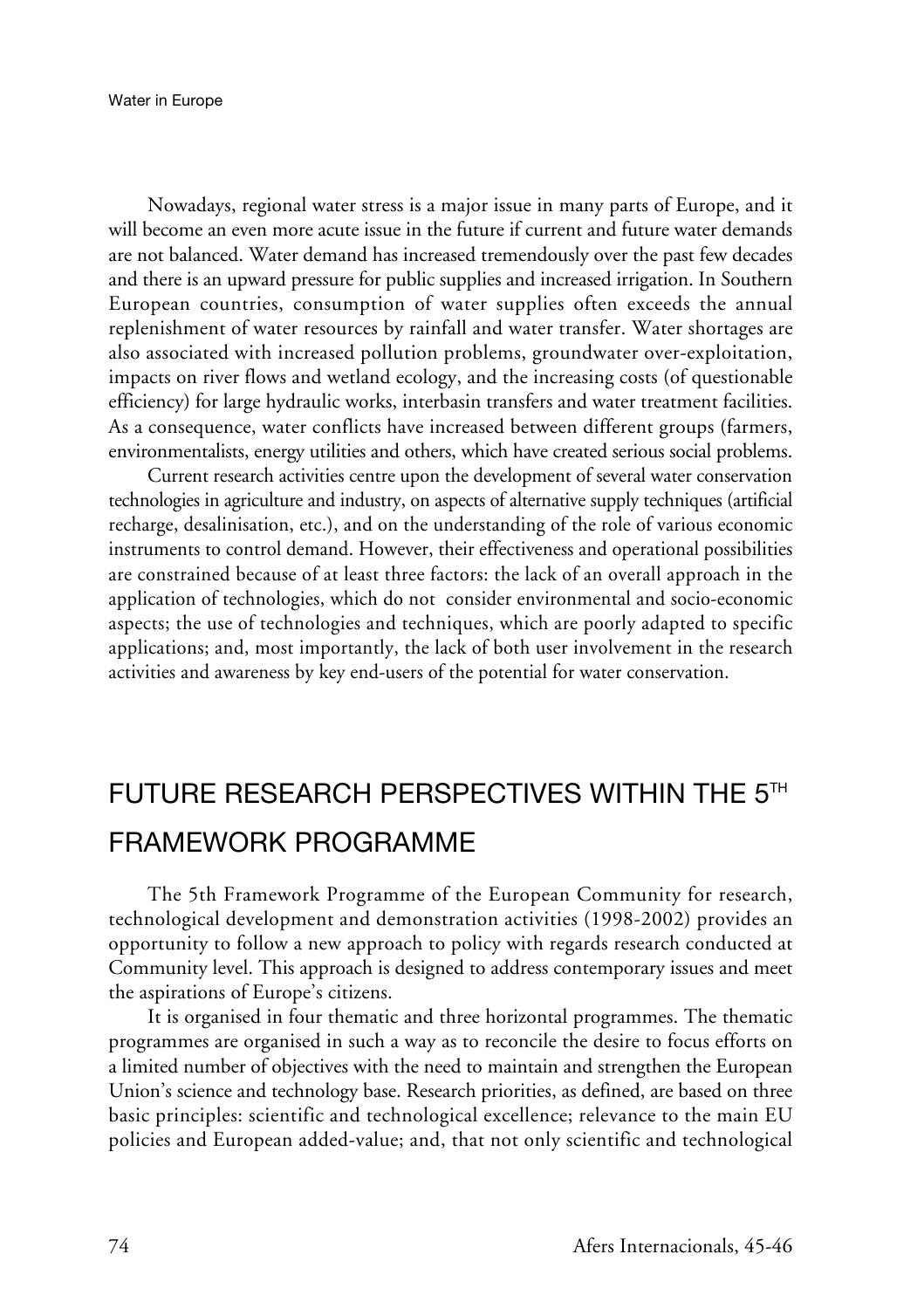factors are to be considered, but also the EU's economic and social needs and its overall competitiveness. To this end. each of the thematic programmes includes limited number of key actions plans, generic activities and support for research infrastructures.

Within the 5th Framework Programme, research on water issues will mainly be implemented under the specific programme "Energy, environment and sustainable development". The strategic goal of this programme is to contribute to sustainable development by focusing on key activities crucial for social well-being and economic competitiveness in Europe. To address complex societal-driven issues, this programme proposes an innovative approach based upon two main elements: integrated multidisciplinary and multisectoral activities involving, wherever possible, the principal stakeholders - privatepublic sector partnerships, and end-users from the business, industrial and policy-making sectors; and, concentrated efforts to find solutions to strategic problems, supporting only those proposals which are of substantive regional, European and global significance.

The sustainable management and quality of water has been identified as one of the six key action plans of the specific programme mentioned above. The main challenge to this action comes from trying to protect and provide high quality of water in sufficient quantity at affordable costs, while maintaining the various functional roles of ecosystems and bettering match water demands with the availability of the resource. The following action lines constitute the essential elements for an integrated sustainable management approach for water resources.

### **Integrated management and sustainable use of water resources at catchment scale**

The objectives are to develop the knowledge and the technologies needed for the rational management of water resources; to match water supply with demand and achieve cost-efficiency and sustainability; to improve the science base, methodologies and management tools to provide a better understanding of the functioning of aquatic and wetland ecosystems with the aim of creating an integrated management and sustainable use of water and wetlands at catchment or river-basin scale, within the constraints of availability, environmental quality, and the socio-economic costs and benefits. This management should take into consideration the various functions of water systems, the relationships between water use, water availability, and spatial planning — in particular, land use changes, rural/urban interactions, and socio-economic development.

### **Treatment and purification technologies**

The objectives are to develop technologies to prevent and treat pollution of water; to purify water and to use and/or re-use water rationally, including closed-loop approaches; to ensure the reliability of collection and distribution networks; to enhance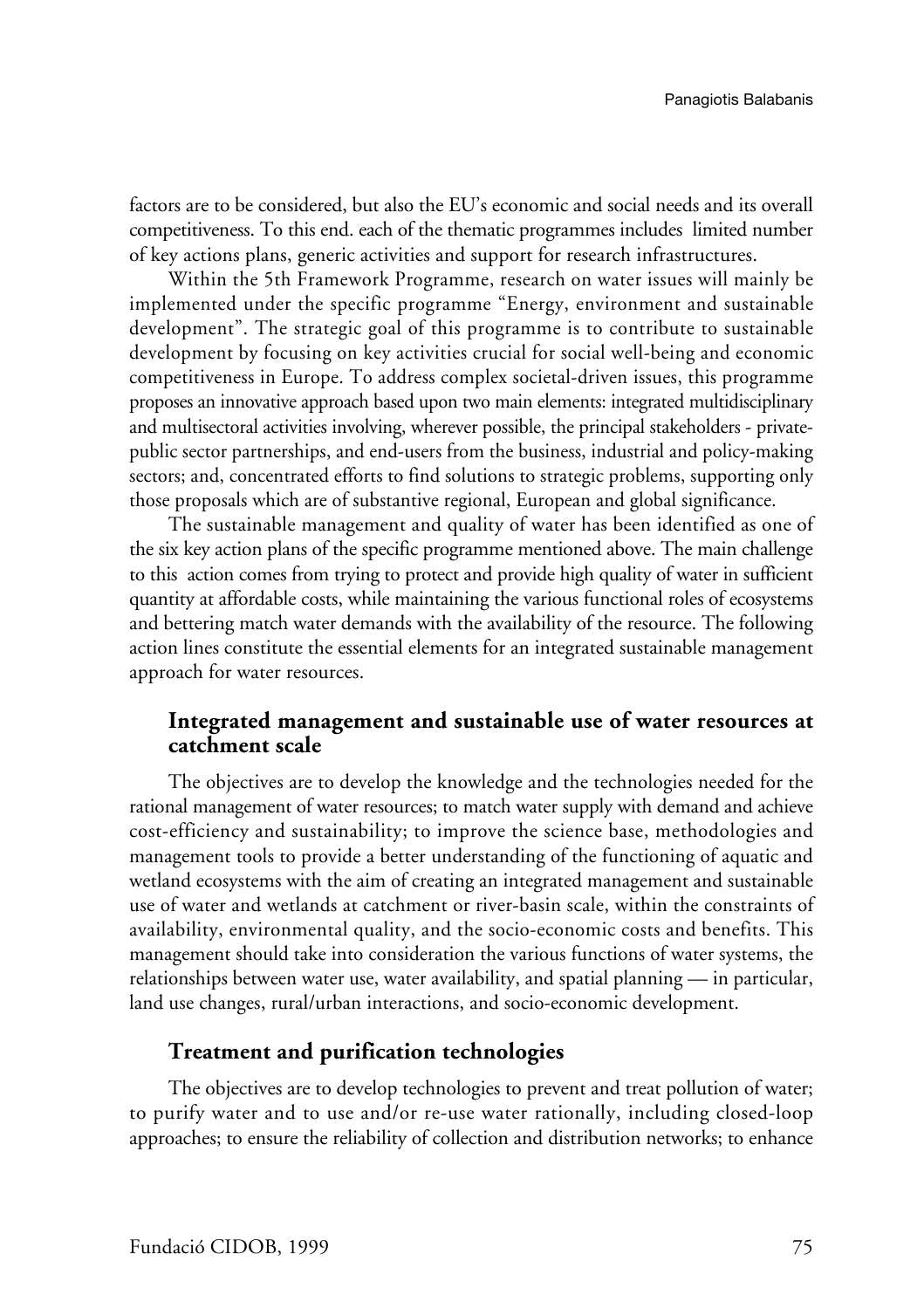efficient water supply and treatment of waste water; and, to minimise environmental impacts from waste water treatment and prevent potential effects on health.

### **Pollution prevention**

The objectives are to develop comprehensive approaches to prevent pollution of water bodies; to assess and minimise pollution originating from contaminated sites, waste disposal sites and sediments; and, to prevent or reduce diffuse pollution originating from land use practices.

### **Surveillance, early warning and communication systems**

The objective is to develop and validate various systems able to react on different time and space scales, including early-warning systems, with direct feedback to pollution sources; also, for the control of treatment plants, or such control in support of flood and drought management.

### **Regulation of stocks and technologies for arid and semi-arid regions and water-deficient regions in general**

The objective is to improve and protect water resources and aquatic ecosystems; to optimise water management systems in arid regions; and, to better manage water crises.

### **CONCLUSION**

The European Commission has an important role to play as catalyst in the provision and dissemination of information regarding the current state of water research. Water is of Europe-wide interest and it will affect various EU policies (e.g. Environment, Agriculture and Regional Policy, etc.)

The forthcoming Fifth Framework Programme of RTD represents a turning point in the history of European Union research. Explicitly conceived at the service of the European citizens, and in support of the Union's policy objectives, it is characterised by an orientation of the research activities towards the large social and economic issues that Europe is facing: not only the improvement of European industrial competitiveness and the employment situation, but also improvement of the quality of life of European citizens in its different dimensions, notably health, environment and security.

Research on water shall be supported under the key action plan "Sustainable management and quality of water", which constitutes an important component of the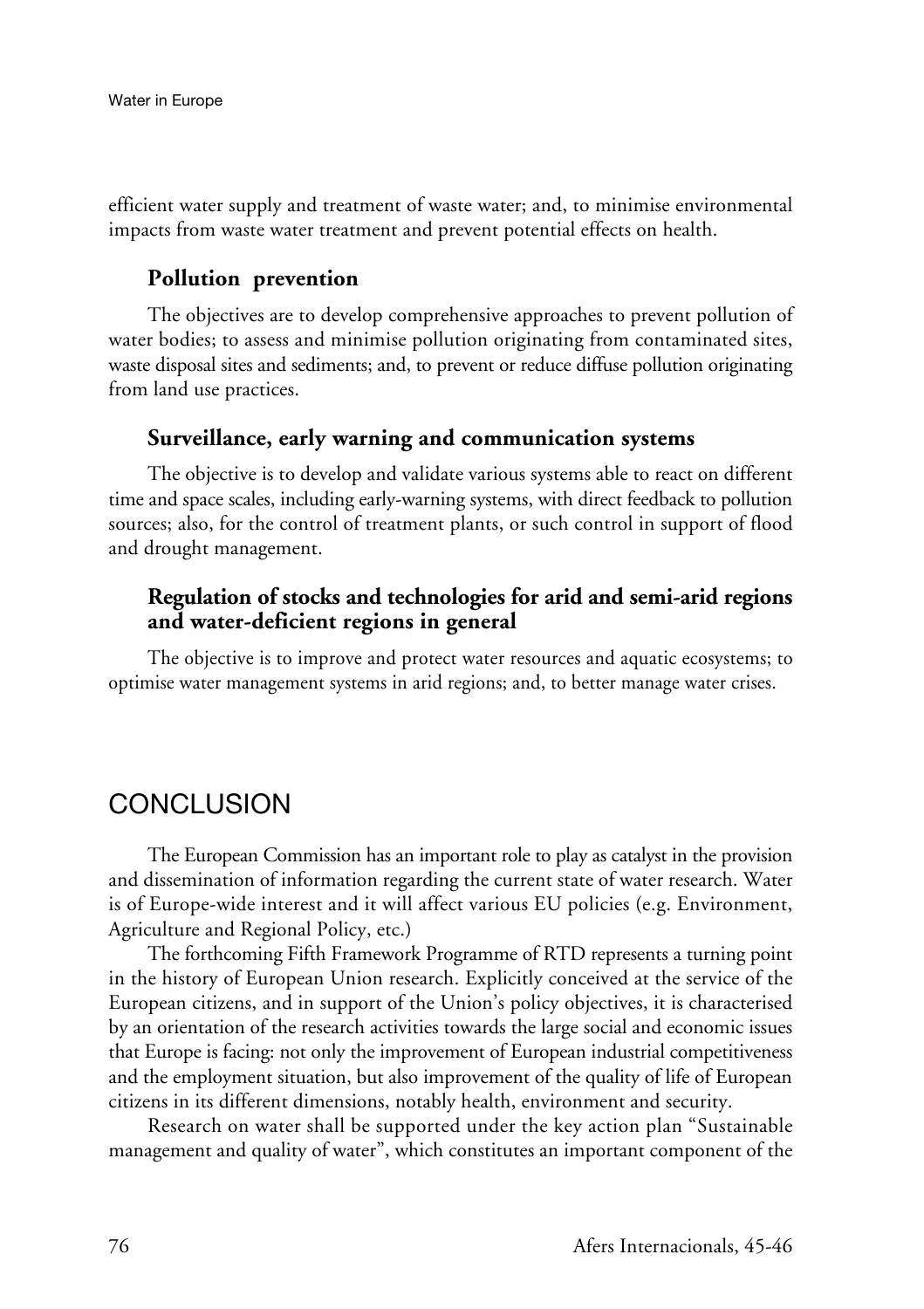specific programme "Energy, environment and sustainable development". Key actions reflect the new philosophy in FP5, the body which has to identify the challenges or problems to be addressed through a multidisciplinary approach. Effective implementation and success in obtaining the anticipated benefits of the key action plan on water will call for the appropriate support for development, demonstration and dissemination activities and a closer involvement of the scientific community, industry, users and national organisations. Finally, it should be noted that beyond this research, other EU policies (i.e. the Environmental policy) offer different contexts wherein some concrete actions on water may be dealt with: the EU framework provides other opportunities to enhance co-operation and synergies between the various actors and policies involved in water resource management.

#### **References**

R.Casale, P.G.Samuels (Eds). *Hydrological Risks. Recent Results from EC Research and Technological Development Actions*, EC, Brussels, 1998.

I.Cluckie. *The Development of Active On-Line Hydrological and Meteorological Models to Minimise Impact of Flooding*. Proceedings of the European Climate Science Conference, Vienna, 19-23 October 1998, EC, Brussels (in press).

G.Del Bino, J.Acevedo, G.Amanatidis, G.Angeletti, H.Barth, J.Büsing, M.Catizonne, C.Nolan, J.Vennekens (eds), *Environmental Change, Impacts, and Environmental Technologies*. Activities and Recent Results, EUR 18022, EC, Brussels, 1997.

Directions Towards Sustainable Agriculture. (COM (99)22), EC Brussels, 1999.

W.M.Edmunds, R.Vaikmae, K.Hinsby, K.Walraevens, C.A.J.Appelo, L.Dever, E.Custodio, M.M da Silva, H.H.Loosli. Management of Coastal Aquifers in Europe: Palaeowaters, Natural Controls and Human Influence. Proceedings of the European Climate Science Conference, Vienna, 19-23 October 1998, EC, Brussels (in press).

European Spatial Development Perspective. First official draft.

http://www.inforegio.cec.eu.int/wbdoc/docoffic/official/sdec/sdec\_en.htm

A.Ghazi, P.Balabanis, C.Brüning, R.Casale, D.Peter, I.Troen (Eds). *Recent Results of EC's Climate Research*, EC, Brussels, 1997.

A.Gustard, M.C.Acreman. *Groundwater and River Resources Action Programme on a European Scale - GRAPES*. Proceedings of the European Climate Science Conference, Vienna, 19-23 October 1998, EC, Brussels (in press).

K.H.Jensen. *Artificial Recharge of Groundwater*. Proceedings of the European Climate Science Conference, Vienna, 19-23 October 1998, EC, Brussels (in press).